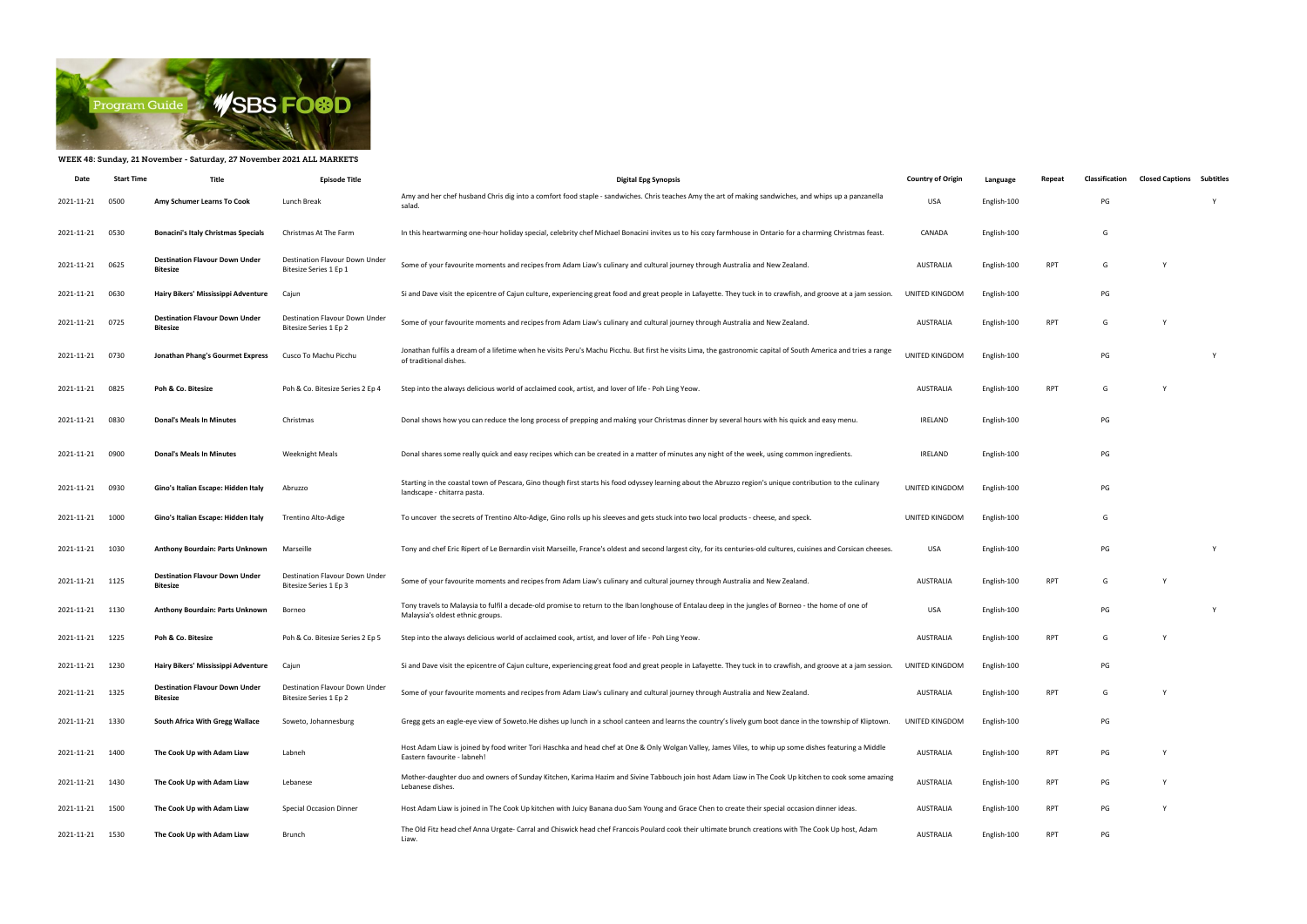| 2021-11-21 1600 |      | The Cook Up with Adam Liaw                          | Plums                                                    | The Cook Up kitchen is where it's at tonight. Host Adam Liaw, author and food critic Anthony Huckstep and owner of LP's Quality Meats Luke Powell cook up<br>dishes using plums.                            | <b>AUSTRALIA</b> | English-100              |            | PG |          |   |
|-----------------|------|-----------------------------------------------------|----------------------------------------------------------|-------------------------------------------------------------------------------------------------------------------------------------------------------------------------------------------------------------|------------------|--------------------------|------------|----|----------|---|
| 2021-11-21 1630 |      | The Cook And The Chef                               | Australia Now                                            | Simon and Maggie reflect on the state of the Australian food scene in 2008 and prepare what they consider to be truly Australian meals. Maggie tells Simon<br>about the amazing changes she's seen.         | AUSTRALIA        | English-100              |            | G  |          |   |
| 2021-11-21 1700 |      | The Cook And The Chef                               | Italian Influence                                        | From pasta to gelati, tomatoes to octopus - Italian migrants have contributed enormously to our Australian way of life. Maggie's love of Italian opera and<br>food is well known.                           | <b>AUSTRALIA</b> | English-100              |            | G  |          |   |
| 2021-11-21 1730 |      | Gino's Italian Escape: Hidden Italy                 | Lombardia                                                | Gino is in one of Italy's largest northern regions - Lombardia - home to Italy's lake district and Lago di Como, it is known for its breathtaking mountains and<br>picturesque towns.                       | UNITED KINGDOM   | English-100              |            | PG |          |   |
| 2021-11-21 1800 |      | <b>Taste Of France</b>                              | Taste Of France Series 1 Ep 1                            | At the feet of the Jura mountains, chef Fredric Molina built an ideal family restaurant and earned his first Michelin star. Let's explore the secrets to his<br>delicious food.                             | SWEDEN           | English-50;<br>French-50 |            | PG |          |   |
| 2021-11-21 1830 |      | <b>Girls Guide: Hunting Fishing Wild</b><br>Cooking | A Girls Guide to Hunting Fishing<br>Wild Cooking S1 Ep 1 | Analiese starts her first Tasmanian Spring with a 'Welcome to Country' ceremony. She learns to shoot and goes on an overnight fishing adventure before<br>laying down roots in her new native garden.       | AUSTRALIA        | English-100              |            | PG | <b>V</b> |   |
| 2021-11-21 1900 |      | India Unplated                                      | Madhya Pradesh                                           | Adam shares his famous Bhopali Lamb Korma followed by Sandeep's Bhutte ki Kees, a delicious corn porridge that is full of nutrition and flavour. The final<br>recipe is Indrahar by Helly, a popular snack. | AUSTRALIA        | English-100              |            | PG |          |   |
| 2021-11-21 1930 |      | <b>Simply Raymond Blanc</b>                         | Cooking For Friends                                      | With cheese fondue, celeriac remoulade and a delicate but divine martini on Raymond Blanc's menu, it's no wonder that his old friend Nathan Outlaw has<br>also popped round for supper.                     | ENGLAND          | English-100              |            | PG |          |   |
| 2021-11-21 2025 |      | Destination Flavour Singapore Bitesize Janice Wong  |                                                          | The best bits of Adam Liaw's travels in Singapore, as he explores its vibrant food scene.                                                                                                                   | AUSTRALIA        | English-100              | RPT        | G  |          |   |
| 2021-11-21 2030 |      | <b>Rick Stein's Spain</b>                           | Rick Stein's Spain Series 1 Ep 2                         | Rick continues his journey from the Basque country on the Atlantic coast, to journey ever eastwards towards the Mediterranean sampling local food along<br>the way.                                         | UNITED KINGDOM   | English-100              | RPT        | G  |          |   |
| 2021-11-21 2140 |      | Anthony Bourdain: Parts Unknown                     | Istanbul                                                 | Tony visits the city of Istanbul, and, like the rest of Turkey, it is under construction, with many forces pulling and pushing the country and the Turkish<br>identity.                                     | <b>USA</b>       | English-100              |            | PG |          |   |
| 2021-11-21 2235 |      | Anthony Bourdain: Parts Unknown                     | Bay Area                                                 | Tony explores the Bay Area, old and new, but he will also embark on a wholly personal journey - to train with legendary Brazilian Jiu-Jitsu instructor, Kurt<br>Osiander.                                   | <b>USA</b>       | English-100              |            | PG |          |   |
| 2021-11-21 2330 |      | Gino's Italian Escape: Hidden Italy                 | Umbria                                                   | Gino is in Umbria - known as the green heart of Italy. It's fertile plains provides vegetables, grains, truffles and meat. Home to St Francis of Assisi, it is a<br>region blessed with many pretty towns.  | UNITED KINGDOM   | English-100              |            | PG |          |   |
| 2021-11-21 2400 |      | <b>Taste Of France</b>                              | Taste Of France Series 1 Ep 1                            | At the feet of the Jura mountains, chef Fredric Molina built an ideal family restaurant and earned his first Michelin star. Let's explore the secrets to his<br>delicious food.                             | SWEDEN           | English-50;<br>French-50 |            | PG |          | Y |
| 2021-11-21 2430 |      | <b>Girls Guide: Hunting Fishing Wild</b><br>Cooking | A Girls Guide to Hunting Fishing<br>Wild Cooking S1 Ep 1 | Analiese starts her first Tasmanian Spring with a 'Welcome to Country' ceremony. She learns to shoot and goes on an overnight fishing adventure before<br>laying down roots in her new native garden.       | AUSTRALIA        | English-100              |            | PG |          |   |
| 2021-11-21 2500 |      | India Unplated                                      | Madhya Pradesh                                           | Adam shares his famous Bhopali Lamb Korma followed by Sandeep's Bhutte ki Kees, a delicious corn porridge that is full of nutrition and flavour. The final<br>recipe is Indrahar by Helly, a popular snack. | <b>AUSTRALIA</b> | English-100              |            | PG | Y        |   |
| 2021-11-21 2530 |      | <b>Simply Raymond Blanc</b>                         | Cooking For Friends                                      | With cheese fondue, celeriac remoulade and a delicate but divine martini on Raymond Blanc's menu, it's no wonder that his old friend Nathan Outlaw has<br>also popped round for supper.                     | ENGLAND          | English-100              |            | PG |          |   |
| 2021-11-21 2625 |      | Destination Flavour Singapore Bitesize Janice Wong  |                                                          | The best bits of Adam Liaw's travels in Singapore, as he explores its vibrant food scene.                                                                                                                   | <b>AUSTRALIA</b> | English-100              | <b>RPT</b> | G  |          |   |
| 2021-11-21 2630 |      | <b>Rick Stein's Spain</b>                           | Rick Stein's Spain Series 1 Ep 2                         | Rick continues his journey from the Basque country on the Atlantic coast, to journey ever eastwards towards the Mediterranean sampling local food along<br>the way.                                         | UNITED KINGDOM   | English-100              | RPT        | G  | Y        |   |
| 2021-11-21 2740 |      | Anthony Bourdain: Parts Unknown                     | Istanbul                                                 | Tony visits the city of Istanbul, and, like the rest of Turkey, it is under construction, with many forces pulling and pushing the country and the Turkish<br>identity.                                     | USA              | English-100              |            | PG |          |   |
| 2021-11-21 2830 |      | Gino's Italian Escape: Hidden Italy                 | Lombardia                                                | Gino is in one of Italy's largest northern regions - Lombardia - home to Italy's lake district and Lago di Como, it is known for its breathtaking mountains and<br>picturesque towns.                       | UNITED KINGDOM   | English-100              |            | PG |          |   |
| 2021-11-22      | 0500 | The Cook Up with Adam Liaw                          | Labneh                                                   | Host Adam Liaw is joined by food writer Tori Haschka and head chef at One & Only Wolgan Valley, James Viles, to whip up some dishes featuring a Middle<br>Eastern favourite - labneh!                       | AUSTRALIA        | English-100              | <b>RPT</b> | PG | <b>V</b> |   |
| 2021-11-22      | 0530 | The Cook Up with Adam Liaw                          | Lebanese                                                 | Mother-daughter duo and owners of Sunday Kitchen, Karima Hazim and Sivine Tabbouch join host Adam Liaw in The Cook Up kitchen to cook some amazing<br>Lebanese dishes.                                      | <b>AUSTRALIA</b> | English-100              | <b>RPT</b> | PG |          |   |
| 2021-11-22      | 0600 | The Cook Up with Adam Liaw                          | <b>Special Occasion Dinner</b>                           | Host Adam Liaw is joined in The Cook Up kitchen with Juicy Banana duo Sam Young and Grace Chen to create their special occasion dinner ideas.                                                               | AUSTRALIA        | English-100              | RPT        | PG | <b>V</b> |   |
| 2021-11-22      | 0630 | The Cook Up with Adam Liaw                          | Brunch                                                   | The Old Fitz head chef Anna Urgate- Carral and Chiswick head chef Francois Poulard cook their ultimate brunch creations with The Cook Up host, Adam<br>Liaw.                                                | AUSTRALIA        | English-100              | RPT        | PG |          |   |
| 2021-11-22      | 0700 | The Cook Up with Adam Liaw                          | Plums                                                    | The Cook Up kitchen is where it's at tonight. Host Adam Liaw, author and food critic Anthony Huckstep and owner of LP's Quality Meats Luke Powell cook up<br>dishes using plums.                            | AUSTRALIA        | English-100              |            | PG |          |   |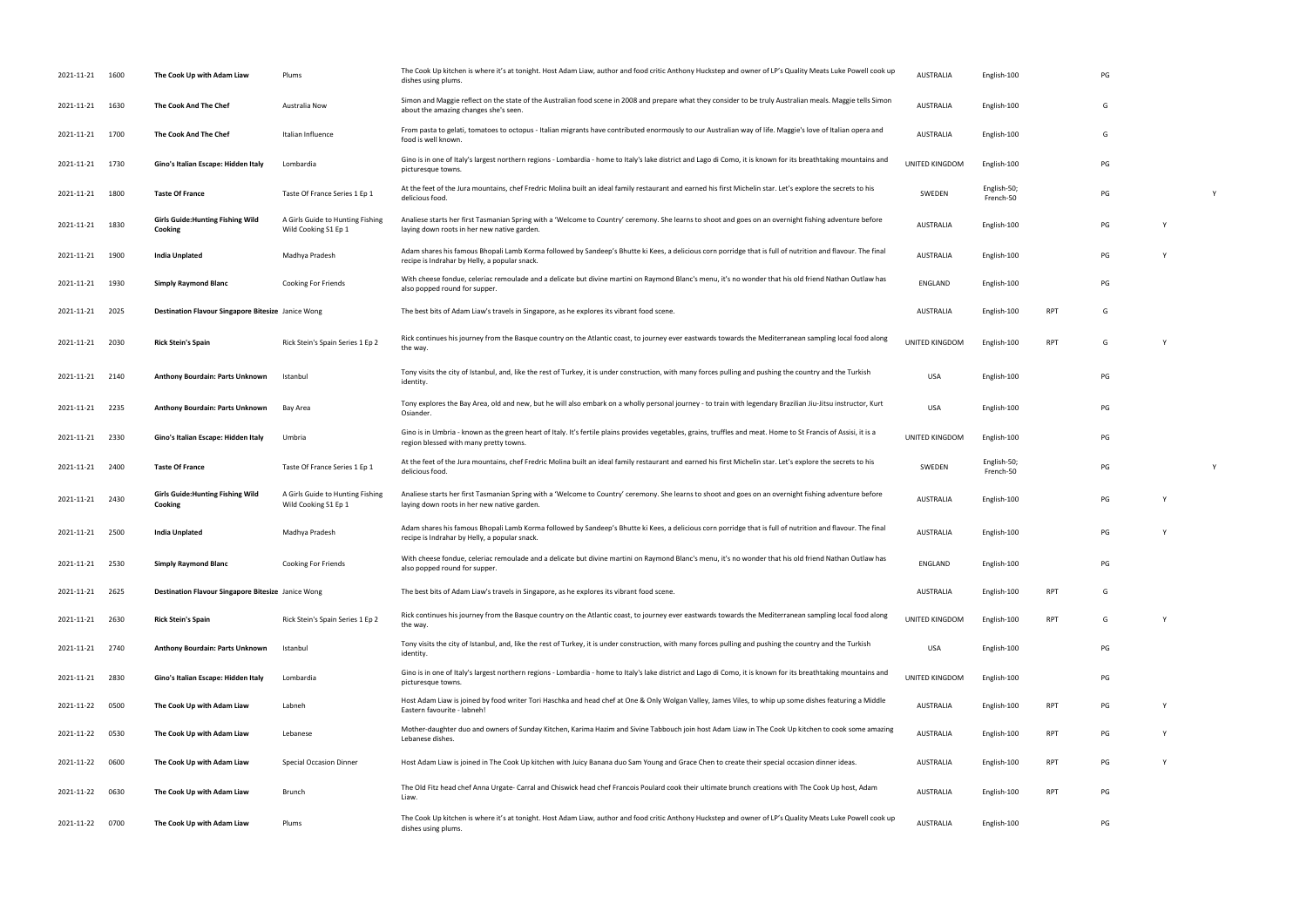| 2021-11-22 0730 |      | Gino's Italian Escape: Hidden Italy                 | Lombardia                                                | Gino is in one of Italy's largest northern regions - Lombardia - home to Italy's lake district and Lago di Como, it is known for its breathtaking mountains and<br>picturesque towns.                                                           | UNITED KINGDOM   | English-100              |            | PG |   |
|-----------------|------|-----------------------------------------------------|----------------------------------------------------------|-------------------------------------------------------------------------------------------------------------------------------------------------------------------------------------------------------------------------------------------------|------------------|--------------------------|------------|----|---|
| 2021-11-22      | 0800 | <b>Taste Of France</b>                              | Taste Of France Series 1 Ep 1                            | At the feet of the Jura mountains, chef Fredric Molina built an ideal family restaurant and earned his first Michelin star. Let's explore the secrets to his<br>delicious food.                                                                 | SWEDEN           | English-50;<br>French-50 |            | PG |   |
| 2021-11-22      | 0830 | <b>Girls Guide: Hunting Fishing Wild</b><br>Cooking | A Girls Guide to Hunting Fishing<br>Wild Cooking S1 Ep 1 | Analiese starts her first Tasmanian Spring with a 'Welcome to Country' ceremony. She learns to shoot and goes on an overnight fishing adventure before<br>laying down roots in her new native garden.                                           | <b>AUSTRALIA</b> | English-100              |            | PG |   |
| 2021-11-22      | 0900 | <b>India Unplated</b>                               | Madhya Pradesh                                           | Adam shares his famous Bhopali Lamb Korma followed by Sandeep's Bhutte ki Kees, a delicious corn porridge that is full of nutrition and flavour. The final<br>recipe is Indrahar by Helly, a popular snack.                                     | <b>AUSTRALIA</b> | English-100              |            | PG |   |
| 2021-11-22      | 0930 | <b>Simply Raymond Blanc</b>                         | Cooking For Friends                                      | With cheese fondue, celeriac remoulade and a delicate but divine martini on Raymond Blanc's menu, it's no wonder that his old friend Nathan Outlaw has<br>also popped round for supper.                                                         | ENGLAND          | English-100              |            | PG |   |
| 2021-11-22      | 1025 | Destination Flavour Singapore Bitesize Janice Wong  |                                                          | The best bits of Adam Liaw's travels in Singapore, as he explores its vibrant food scene.                                                                                                                                                       | <b>AUSTRALIA</b> | English-100              | RPT        | G  |   |
| 2021-11-22 1030 |      | <b>Rick Stein's Spain</b>                           | Rick Stein's Spain Series 1 Ep 2                         | Rick continues his journey from the Basque country on the Atlantic coast, to journey ever eastwards towards the Mediterranean sampling local food along<br>the way.                                                                             | UNITED KINGDOM   | English-100              | RPT        | G  |   |
| 2021-11-22 1140 |      | Anthony Bourdain: Parts Unknown                     | Istanbul                                                 | Tony visits the city of Istanbul, and, like the rest of Turkey, it is under construction, with many forces pulling and pushing the country and the Turkish<br>identity.                                                                         | <b>USA</b>       | English-100              |            | PG |   |
| 2021-11-22 1235 |      | Anthony Bourdain: Parts Unknown                     | Bay Area                                                 | Tony explores the Bay Area, old and new, but he will also embark on a wholly personal journey - to train with legendary Brazilian Jiu-Jitsu instructor, Kurt<br>Osiander.                                                                       | USA              | English-100              |            | PG |   |
| 2021-11-22      | 1330 | Donal's Kitchen Hero                                | Surf's Up!                                               | Donal and friends head to Kerry for a surfing weekend. Knowing it's going to be cold, Donal prepares a chickpea, pasta and tomato soup, and some dig-in<br>beef fajitas to eat on the beach                                                     | <b>IRELAND</b>   | English-100              |            | G  |   |
| 2021-11-22      | 1400 | <b>Food Factory USA</b>                             | McLovin It                                               | Follow the incredible trajectory of McDonald's French fries, and find out what it takes to produce Cracker Jack candy by the truckload.                                                                                                         | <b>USA</b>       | English-100              |            | G  |   |
| 2021-11-22 1430 |      | <b>Bonacini's Italy</b>                             | Lazio                                                    | Filled with ruins in its bustling streets, the region of Lazio sticks with grandeur in all it does. To introduce us to Lazio, Michael highlights its Jewish influence<br>with crispy artichokes.                                                | CANADA           | English-100              |            | G  |   |
| 2021-11-22      | 1500 | <b>Food Lovers Guide To Australia</b>               | Food Lovers Guide To Australia<br>Series 4 Ep 7          | Maeve O'Meara and Joanna Savill continue to explore the best food around. In this episode, Romano Rotelli of Pensiero Restaurant, and the Danish horn of<br>plenty at Bonjour Patisserie.                                                       | <b>AUSTRALIA</b> | English-100              | <b>RPT</b> | G  |   |
| 2021-11-22      | 1530 | <b>Oliver's Twist</b>                               | Bill, The                                                | On the set of his favourite TV show, The Bill, Jamie cooks up chilli vodka, pan roasted almonds with chilli and sea salt, and hot ribs with smoked bacon and<br>chilli crust.                                                                   | UNITED KINGDOM   | English-100              |            | G  |   |
| 2021-11-22      | 1600 | <b>Miguel's Tropical Kitchen</b>                    | $\mathbf{q}$                                             | Miguel's Tropical Kitchen Series 1 Ep Living it up on Green Island, Miguel gets his hands on a monster crayfish for a sumptuous Crayfish Risotto, then heads to an exotic fruit farm to find unique<br>ingredients for his Tropical Cheesecake. | <b>AUSTRALIA</b> | English-100              |            | PG |   |
| 2021-11-22      | 1630 | <b>Pati's Mexican Table</b>                         | Pati's Mexican Table Series 9 Ep 1                       | Pati heads to Tucson, Arizona to meet one of the best bakers in America, Don Guerra of Barrio Bakery.                                                                                                                                           | <b>USA</b>       | English-100              |            | PG |   |
| 2021-11-22      | 1700 | Food Safari                                         | Food Safari Series 4 Episode 2                           | Maeve O'Meara explores the country considered the gourmet destination of South America - Peru - and its infiltration into Australian culture.                                                                                                   | <b>AUSTRALIA</b> | English-100              | RPT        | G  |   |
| 2021-11-22 1730 |      | The Cook And The Chef                               | Apples And Onions                                        | Maggie and Simon transform the ordinary into the extraordinary, with a celebration of common ingredients that are humble yet wonderful - apples, onions,<br>and old-fashioned chicken stock.                                                    | <b>AUSTRALIA</b> | English-100              |            | G  |   |
| 2021-11-22      | 1800 | The Cook And The Chef                               | Fish And Eggplant                                        | Maggie and Simon are celebrating traditions. Simon follows some rules and breaks others to come up with a Penang Laksa that separates the true laksa<br>lovers from the rest.                                                                   | <b>AUSTRALIA</b> | English-100              |            | G  |   |
| 2021-11-22      | 1830 | Nigella Kitchen                                     | Suppertime And The Cooking Is Easy                       | If you're home alone and deserving a treat, simple spaghetti is the answer. If you have people coming over and are pressed for time - Spanish chicken with<br>chorizo and potatoes does the trick.                                              | UNITED KINGDOM   | English-100              |            | PG |   |
| 2021-11-22 1900 |      | The Cook Up with Adam Liaw                          | Lime Leaves                                              | Universal Paramount chef Christine Manfield and Bird Cow Fish chef Alex Herbert show their dishes using lime leaves, in The Cook Up kitchen with host<br>Adam Liaw.                                                                             | <b>AUSTRALIA</b> | English-100              |            | PG |   |
| 2021-11-22 1930 |      | Jamie & Jimmy's Food Fight Club                     | Jamie & Jimmy's Food Fight Club<br>Series 6 Ep 7         | Jamie and Jimmy's cafe is open for business, and this week they welcome comedy-giant Greg Davies to the end of the pier. Hot on the menu is a late-night<br>guilty pleasure.                                                                    | UNITED KINGDOM   | English-100              |            | PG |   |
| 2021-11-22 2030 |      | <b>Rick Stein's Cornwall</b>                        | Rick Stein's Cornwall Series 1 Ep 13                     | Rick is at Tintagel, Cornwall's most mythical place, where he discovers this was an important trading port with Europe and the birthplace of perhaps Britain's<br>greatest legend, the tale of King Arthur.                                     | UNITED KINGDOM   | English-100              |            | PG |   |
| 2021-11-22 2100 |      | <b>Rick Stein's Cornwall</b>                        | Rick Stein's Cornwall Series 1 Ep 14                     | West Penwith is as far west as it possible to go on mainland Britain. Rick explores its rich and diverse history, from Lamorna Cove to the UNESCO protected<br>tin and copper mining area of Botallack.                                         | UNITED KINGDOM   | English-100              |            | PG |   |
| 2021-11-22 2130 |      | <b>Luke Nguyen's France</b>                         | Marseille                                                | Luke travels to Marseille, the capital of Provence, to immerse himself in this seaside city's food and art culture where he cooks salt and pepper cuttlefish.                                                                                   | <b>AUSTRALIA</b> | English-100              | RPT        | G  |   |
| 2021-11-22 2200 |      | The Cook Up with Adam Liaw                          | Lime Leaves                                              | Universal Paramount chef Christine Manfield and Bird Cow Fish chef Alex Herbert show their dishes using lime leaves, in The Cook Up kitchen with host<br>Adam Liaw.                                                                             | AUSTRALIA        | English-100              |            | PG |   |
| 2021-11-22 2230 |      | <b>Counter Space</b>                                | Demand And Supply                                        | China super-charges its take-out industry at a cost as Sophia uses restaurant leftovers in a dish. We meet furloughed chefs shifting to delivery and salute the<br>'Thank You' bag.                                                             | <b>USA</b>       | English-100              | RPT        | M  | Y |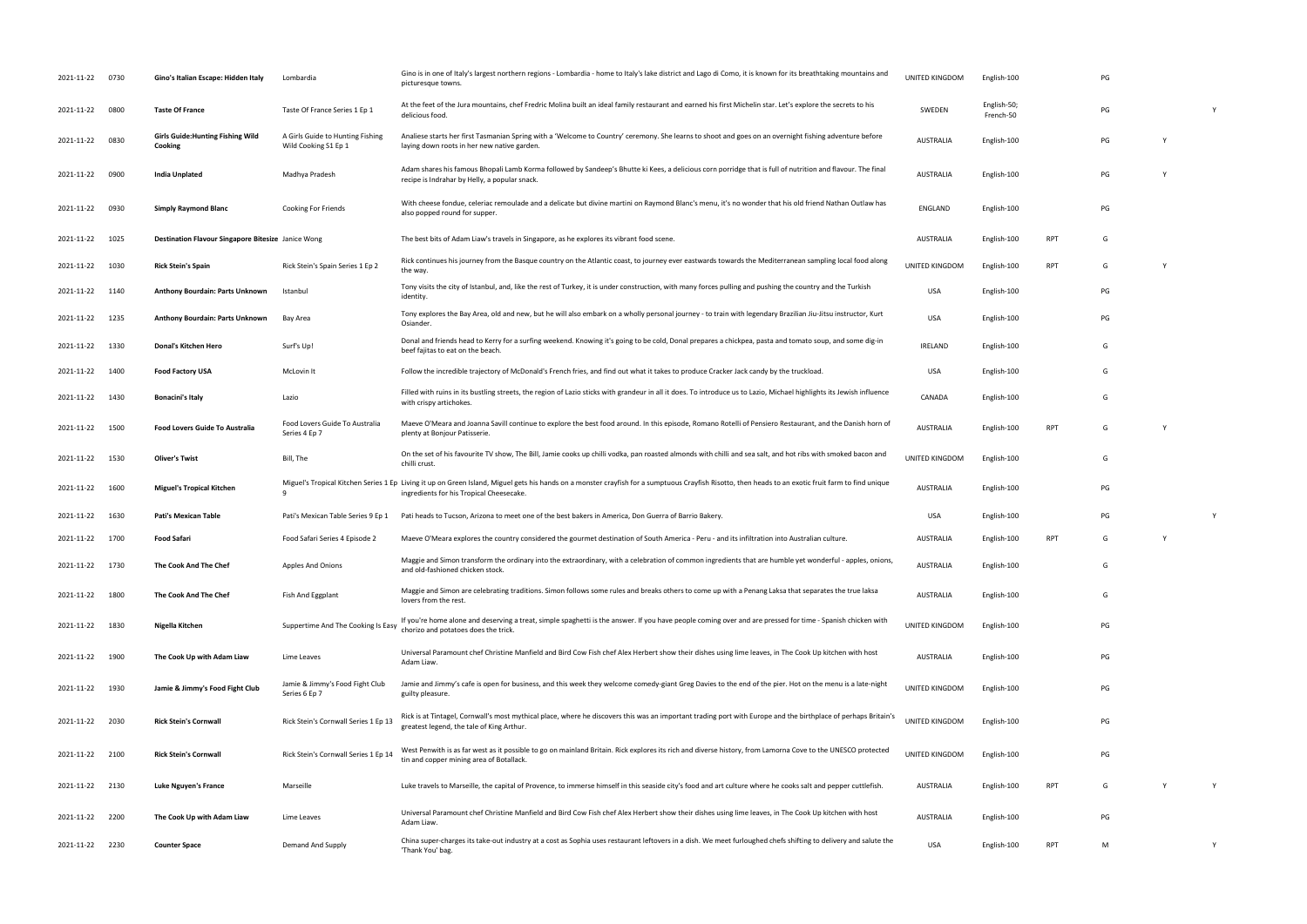| 2021-11-22 2300 |      | The Cook And The Chef                 | <b>Apples And Onions</b>                         | Maggie and Simon transform the ordinary into the extraordinary, with a celebration of common ingredients that are humble yet wonderful - apples, onions,<br>and old-fashioned chicken stock.                                                    | <b>AUSTRALIA</b> | English-100 |            | G  |          |  |
|-----------------|------|---------------------------------------|--------------------------------------------------|-------------------------------------------------------------------------------------------------------------------------------------------------------------------------------------------------------------------------------------------------|------------------|-------------|------------|----|----------|--|
| 2021-11-22      | 2330 | The Cook And The Chef                 | Fish And Eggplant                                | Maggie and Simon are celebrating traditions. Simon follows some rules and breaks others to come up with a Penang Laksa that separates the true laksa<br>lovers from the rest.                                                                   | <b>AUSTRALIA</b> | English-100 |            | G  |          |  |
| 2021-11-22      | 2400 | Nigella Kitchen                       | Suppertime And The Cooking Is Easy               | If you're home alone and deserving a treat, simple spaghetti is the answer. If you have people coming over and are pressed for time - Spanish chicken with<br>chorizo and potatoes does the trick.                                              | UNITED KINGDOM   | English-100 |            | PG |          |  |
| 2021-11-22      | 2430 | Pati's Mexican Table                  | Pati's Mexican Table Series 9 Ep 1               | Pati heads to Tucson, Arizona to meet one of the best bakers in America, Don Guerra of Barrio Bakery                                                                                                                                            | <b>USA</b>       | English-100 |            | PG |          |  |
| 2021-11-22      | 2500 | Donal's Kitchen Hero                  | Surf's Up!                                       | Donal and friends head to Kerry for a surfing weekend. Knowing it's going to be cold, Donal prepares a chickpea, pasta and tomato soup, and some dig-in<br>beef fajitas to eat on the beach.                                                    | IRELAND          | English-100 |            | G  |          |  |
| 2021-11-22 2530 |      | Jamie & Jimmy's Food Fight Club       | Jamie & Jimmy's Food Fight Club<br>Series 6 Ep 7 | Jamie and Jimmy's cafe is open for business, and this week they welcome comedy-giant Greg Davies to the end of the pier. Hot on the menu is a late-night<br>guilty pleasure.                                                                    | UNITED KINGDOM   | English-100 |            | PG |          |  |
| 2021-11-22      | 2630 | <b>Rick Stein's Cornwall</b>          | Rick Stein's Cornwall Series 1 Ep 13             | Rick is at Tintagel, Cornwall's most mythical place, where he discovers this was an important trading port with Europe and the birthplace of perhaps Britain's<br>greatest legend, the tale of King Arthur.                                     | UNITED KINGDOM   | English-100 |            | PG |          |  |
| 2021-11-22      | 2700 | <b>Rick Stein's Cornwall</b>          | Rick Stein's Cornwall Series 1 Ep 14             | West Penwith is as far west as it possible to go on mainland Britain. Rick explores its rich and diverse history, from Lamorna Cove to the UNESCO protected<br>tin and copper mining area of Botallack.                                         | UNITED KINGDOM   | English-100 |            | PG |          |  |
| 2021-11-22      | 2730 | Luke Nguyen's France                  | Marseille                                        | Luke travels to Marseille, the capital of Provence, to immerse himself in this seaside city's food and art culture where he cooks salt and pepper cuttlefish.                                                                                   | <b>AUSTRALIA</b> | English-100 | <b>RPT</b> | G  | Y        |  |
| 2021-11-22      | 2800 | <b>Food Factory USA</b>               | McLovin It                                       | Follow the incredible trajectory of McDonald's French fries, and find out what it takes to produce Cracker Jack candy by the truckload.                                                                                                         | <b>USA</b>       | English-100 |            | G  |          |  |
| 2021-11-22      | 2830 | <b>Bonacini's Italy</b>               | Lazio                                            | Filled with ruins in its bustling streets, the region of Lazio sticks with grandeur in all it does. To introduce us to Lazio, Michael highlights its Jewish influence<br>with crispy artichokes.                                                | CANADA           | English-100 |            | G  |          |  |
| 2021-11-23      | 0500 | <b>Food Lovers Guide To Australia</b> | Food Lovers Guide To Australia<br>Series 4 Ep 7  | Maeve O'Meara and Joanna Savill continue to explore the best food around. In this episode, Romano Rotelli of Pensiero Restaurant, and the Danish horn of<br>plenty at Bonjour Patisserie.                                                       | <b>AUSTRALIA</b> | English-100 | RPT        | G  |          |  |
| 2021-11-23      | 0530 | <b>Oliver's Twist</b>                 | Bill, The                                        | On the set of his favourite TV show, The Bill, Jamie cooks up chilli vodka, pan roasted almonds with chilli and sea salt, and hot ribs with smoked bacon and<br>chilli crust.                                                                   | UNITED KINGDOM   | English-100 |            | G  |          |  |
| 2021-11-23      | 0600 | <b>Miguel's Tropical Kitchen</b>      | 9                                                | Miguel's Tropical Kitchen Series 1 Ep Living it up on Green Island, Miguel gets his hands on a monster crayfish for a sumptuous Crayfish Risotto, then heads to an exotic fruit farm to find unique<br>ingredients for his Tropical Cheesecake. | <b>AUSTRALIA</b> | English-100 |            | PG |          |  |
| 2021-11-23      | 0630 | Pati's Mexican Table                  | Pati's Mexican Table Series 9 Ep 1               | Pati heads to Tucson, Arizona to meet one of the best bakers in America, Don Guerra of Barrio Bakery.                                                                                                                                           | <b>USA</b>       | English-100 |            | PG |          |  |
| 2021-11-23      | 0700 | <b>Food Safari</b>                    | Food Safari Series 4 Episode 2                   | Maeve O'Meara explores the country considered the gourmet destination of South America - Peru - and its infiltration into Australian culture.                                                                                                   | AUSTRALIA        | English-100 | <b>RPT</b> | G  | <b>Y</b> |  |
| 2021-11-23 0730 |      | The Cook And The Chef                 | <b>Apples And Onions</b>                         | Maggie and Simon transform the ordinary into the extraordinary, with a celebration of common ingredients that are humble yet wonderful - apples, onions,<br>and old-fashioned chicken stock.                                                    | <b>AUSTRALIA</b> | English-100 |            | G  |          |  |
| 2021-11-23      | 0800 | The Cook And The Chef                 | <b>Fish And Eggplant</b>                         | Maggie and Simon are celebrating traditions. Simon follows some rules and breaks others to come up with a Penang Laksa that separates the true laksa<br>lovers from the rest.                                                                   | <b>AUSTRALIA</b> | English-100 |            | G  |          |  |
| 2021-11-23      | 0830 | Jamie & Jimmy's Food Fight Club       | Jamie & Jimmy's Food Fight Club<br>Series 6 Ep 7 | Jamie and Jimmy's cafe is open for business, and this week they welcome comedy-giant Greg Davies to the end of the pier. Hot on the menu is a late-night<br>guilty pleasure.                                                                    | UNITED KINGDOM   | English-100 |            | PG |          |  |
| 2021-11-23      | 0930 | <b>Rick Stein's Cornwall</b>          | Rick Stein's Cornwall Series 1 Ep 13             | Rick is at Tintagel, Cornwall's most mythical place, where he discovers this was an important trading port with Europe and the birthplace of perhaps Britain's<br>greatest legend, the tale of King Arthur.                                     | UNITED KINGDOM   | English-100 |            | PG |          |  |
| 2021-11-23      | 1000 | <b>Rick Stein's Cornwall</b>          | Rick Stein's Cornwall Series 1 Ep 14             | West Penwith is as far west as it possible to go on mainland Britain. Rick explores its rich and diverse history, from Lamorna Cove to the UNESCO protected<br>tin and copper mining area of Botallack.                                         | UNITED KINGDOM   | English-100 |            | PG |          |  |
| 2021-11-23      | 1030 | Luke Nguyen's France                  | Marseille                                        | Luke travels to Marseille, the capital of Provence, to immerse himself in this seaside city's food and art culture where he cooks salt and pepper cuttlefish.                                                                                   | AUSTRALIA        | English-100 | <b>RPT</b> | G  |          |  |
| 2021-11-23      | 1100 | The Cook Up with Adam Liaw            | Lime Leaves                                      | Universal Paramount chef Christine Manfield and Bird Cow Fish chef Alex Herbert show their dishes using lime leaves, in The Cook Up kitchen with host<br>Adam Liaw.                                                                             | <b>AUSTRALIA</b> | English-100 |            | PG |          |  |
| 2021-11-23 1130 |      | <b>Oliver's Twist</b>                 | Bill, The                                        | On the set of his favourite TV show, The Bill, Jamie cooks up chilli vodka, pan roasted almonds with chilli and sea salt, and hot ribs with smoked bacon and<br>chilli crust.                                                                   | UNITED KINGDOM   | English-100 |            | G  |          |  |
| 2021-11-23      | 1200 | <b>Miguel's Tropical Kitchen</b>      | 9                                                | Miguel's Tropical Kitchen Series 1 Ep Living it up on Green Island, Miguel gets his hands on a monster crayfish for a sumptuous Crayfish Risotto, then heads to an exotic fruit farm to find unique<br>ingredients for his Tropical Cheesecake. | <b>AUSTRALIA</b> | English-100 |            | PG |          |  |
| 2021-11-23      | 1230 | Pati's Mexican Table                  | Pati's Mexican Table Series 9 Ep 1               | Pati heads to Tucson, Arizona to meet one of the best bakers in America, Don Guerra of Barrio Bakery.                                                                                                                                           | <b>USA</b>       | English-100 |            | PG |          |  |
| 2021-11-23      | 1300 | Food Safari                           | Food Safari Series 4 Episode 2                   | Maeve O'Meara explores the country considered the gourmet destination of South America - Peru - and its infiltration into Australian culture.                                                                                                   | AUSTRALIA        | English-100 | RPT        | G  | Y        |  |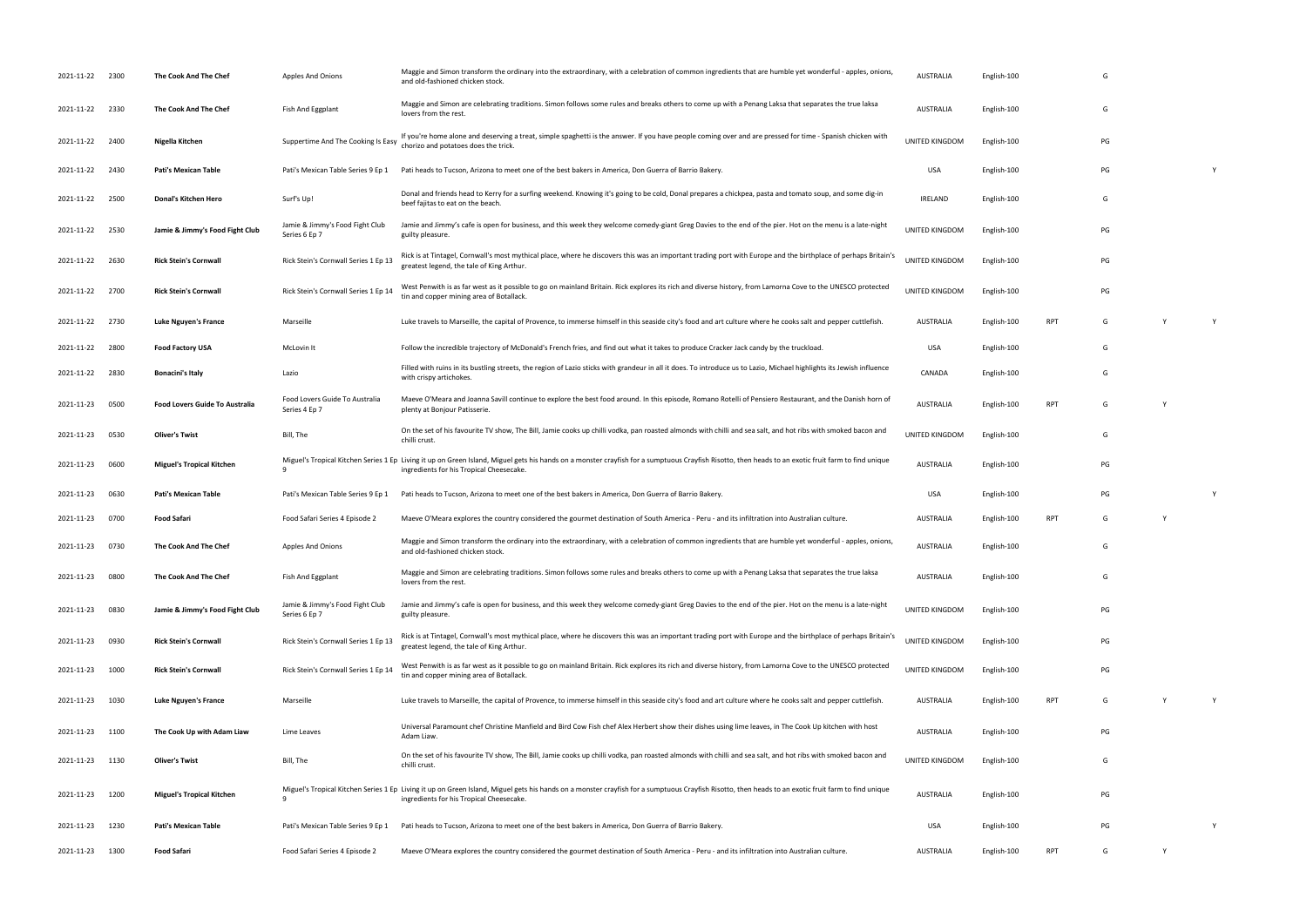| 2021-11-23      | 1330 | Donal's Kitchen Hero                  | Friends For Dinner                              | Donal prepares Thai fish cakes, teriyaki salmon with noodles, and a mega banoffee pie as he hosts a group of his friends for dinner.                                                                                | IRELAND          | English-100 |            | G  |          |  |
|-----------------|------|---------------------------------------|-------------------------------------------------|---------------------------------------------------------------------------------------------------------------------------------------------------------------------------------------------------------------------|------------------|-------------|------------|----|----------|--|
| 2021-11-23      | 1400 | <b>Food Factory USA</b>               | Pardon My French                                | Learn the secret behind America's number-one selling mustard, and meet the workers responsible for stitching together the incredible Turducken.                                                                     | USA              | English-100 |            | G  |          |  |
| 2021-11-23      | 1430 | Bonacini's Italy                      | Campania                                        | Campania's beautiful coastline is filled with two things - tourists and seafood. Diving into the culture of the region, Michael begins his meal with a salad from<br>the Island of Capri.                           | CANADA           | English-100 |            | G  |          |  |
| 2021-11-23      | 1500 | <b>Food Lovers Guide To Australia</b> | Food Lovers Guide To Australia<br>Series 4 Ep 8 | Maeve O'Meara and Joanna Savill continue to explore the best food and produce around. In this episode, a visit to the Ord River to learn about a chickpea<br>called the macarena.                                   | <b>AUSTRALIA</b> | English-100 | <b>RPT</b> | G  | Y        |  |
| 2021-11-23      | 1530 | <b>Oliver's Twist</b>                 | Wild City                                       | Jamie and his mentor, Gennaro, demonstrate that Mother Nature does provide, cooking with all-natural ingredients. Dishes include bresaola with wild<br>chestnuts and roux.                                          | UNITED KINGDOM   | English-100 |            | G  |          |  |
| 2021-11-23      | 1600 | <b>Miguel's Tropical Kitchen</b>      | 10                                              | Miguel's Tropical Kitchen Series 1 Ep Miguel gets into the tropical spirit with his favourite tropical produce. Fresh mussels, lobster cocktail, and for lovers of the sweeter things in life, a coconut<br>trifle. | AUSTRALIA        | English-100 |            | PG |          |  |
| 2021-11-23      | 1630 | Pati's Mexican Table                  | Pati's Mexican Table Series 9 Ep 2              | Pati spends a day in Sonora's capital, Hermosillo, visiting some of the city's best culinary destinations. Pati experiences the full spectrum of the Hermosillo's<br>food scene.                                    | USA              | English-100 |            | PG |          |  |
| 2021-11-23      | 1700 | Food Safari                           | Food Safari Series 4 Episode 3                  | Maeve O'Meara explores some of the simple dishes of Cypriot food, full of goodness and fresh flavour, based on a handful of key ingredients.                                                                        | <b>AUSTRALIA</b> | English-100 | <b>RPT</b> | G  |          |  |
| 2021-11-23      | 1730 | The Cook And The Chef                 | <b>Eggplant And Bananas</b>                     | While wondering through Adelaide's Himeji Gardens, Simon recalls an inspirational trip to Japan and the insights he gained about its chefs' discipline and<br>their treatment of fish.                              | AUSTRALIA        | English-100 |            | G  |          |  |
| 2021-11-23      | 1800 | The Cook And The Chef                 | Pheasants And Mushrooms                         | Maggie Beer, the cook who in so many ways defines regional cuisine, owes her success to what she describes as the 'audacity' to embark on a journey based<br>on nothing more than an instinct to cook.              | <b>AUSTRALIA</b> | English-100 |            | G  |          |  |
| 2021-11-23      | 1830 | Nigella Kitchen                       | Don't Knock It Till You've Tried It             | No time to bake is no problem with Nigella's Irish oaten roll - fast and easy to make, they are instant comfort, and instant gratification.                                                                         | UNITED KINGDOM   | English-100 |            | G  |          |  |
| 2021-11-23      | 1900 | The Cook Up with Adam Liaw            | <b>Staff Meals</b>                              | The Cook Up kitchen plays host to Nomad head chef Jacqui Challinor and former head chef at Claude's Chui Lee Luk, and they share the dishes they cook<br>their staff with host Adam Liaw.                           | <b>AUSTRALIA</b> | English-100 |            | PG |          |  |
| 2021-11-23      | 1930 | Donna Hay Everyday Fresh              | Donna Hay Everyday Fresh Series 1<br>Ep 1       | Join Donna Hay as she shows you how to create smarter, faster, super-yum meals using everyday ingredients and making them shine. For her there's<br>nothing better than a recipe that makes you feel great.         | <b>AUSTRALIA</b> | English-100 |            | G  |          |  |
| 2021-11-23      | 2000 | <b>Anna's Occasions</b>               | Sophisticated Birthday                          | When dessert for a birthday celebration calls for a more adult sensibility, these three incredible cakes will show your loved one that you truly care.                                                              | CANADA           | English-100 |            | PG |          |  |
| 2021-11-23      | 2030 | John Torode's Korean Food Tour        | Bbq                                             | John joins the official Ambassador for Hanwoo beef for a tour of Majang meat market, the largest meat market in East Asia.                                                                                          | UNITED KINGDOM   | English-100 |            | PG |          |  |
| 2021-11-23 2130 |      | Luke Nguyen's France                  | Nice                                            | Luke travels to Nice, the jewel of the French Riviera, where the fresh produce is as beautiful as the scenery. He learns the art of cooking a Nicoise salad.                                                        | AUSTRALIA        | English-100 | <b>RPT</b> | G  | <b>V</b> |  |
| 2021-11-23 2200 |      | The Cook Up with Adam Liaw            | <b>Staff Meals</b>                              | The Cook Up kitchen plays host to Nomad head chef Jacqui Challinor and former head chef at Claude's Chui Lee Luk, and they share the dishes they cook<br>their staff with host Adam Liaw.                           |                  |             |            | PG |          |  |
| 2021-11-23 2230 |      | <b>Counter Space</b>                  | Feeding Longevity                               | We meet the people of Ikaria cooking up a healthy way of life as Sophia prepares a mediterranean classic. We ask if the blue zone diet can be replicated<br>around the world.                                       | USA              | English-100 | <b>RPT</b> | G  |          |  |
| 2021-11-23      | 2300 | The Cook And The Chef                 | <b>Eggplant And Bananas</b>                     | While wondering through Adelaide's Himeji Gardens, Simon recalls an inspirational trip to Japan and the insights he gained about its chefs' discipline and<br>their treatment of fish.                              | <b>AUSTRALIA</b> | English-100 |            | G  |          |  |
| 2021-11-23      | 2330 | The Cook And The Chef                 | <b>Pheasants And Mushrooms</b>                  | Maggie Beer, the cook who in so many ways defines regional cuisine, owes her success to what she describes as the 'audacity' to embark on a journey based<br>on nothing more than an instinct to cook.              | <b>AUSTRALIA</b> | English-100 |            | G  |          |  |
| 2021-11-23      | 2400 | Nigella Kitchen                       | Don't Knock It Till You've Tried It             | No time to bake is no problem with Nigella's Irish oaten roll - fast and easy to make, they are instant comfort, and instant gratification.                                                                         | UNITED KINGDOM   | English-100 |            | G  |          |  |
| 2021-11-23 2430 |      | Pati's Mexican Table                  | Pati's Mexican Table Series 9 Ep 2              | Pati spends a day in Sonora's capital, Hermosillo, visiting some of the city's best culinary destinations. Pati experiences the full spectrum of the Hermosillo's<br>food scene.                                    | USA              | English-100 |            | PG |          |  |
| 2021-11-23      | 2500 | Donal's Kitchen Hero                  | Friends For Dinner                              | Donal prepares Thai fish cakes, teriyaki salmon with noodles, and a mega banoffee pie as he hosts a group of his friends for dinner.                                                                                | <b>IRELAND</b>   | English-100 |            | G  |          |  |
| 2021-11-23      | 2530 | Donna Hay Everyday Fresh              | Donna Hay Everyday Fresh Series 1<br>Ep 1       | Join Donna Hay as she shows you how to create smarter, faster, super-yum meals using everyday ingredients and making them shine. For her there's<br>nothing better than a recipe that makes you feel great.         | AUSTRALIA        | English-100 |            | G  |          |  |
| 2021-11-23      | 2600 | <b>Anna's Occasions</b>               | Sophisticated Birthday                          | When dessert for a birthday celebration calls for a more adult sensibility, these three incredible cakes will show your loved one that you truly care.                                                              | CANADA           | English-100 |            | PG |          |  |
| 2021-11-23      | 2630 | John Torode's Korean Food Tour        | Bbq                                             | John joins the official Ambassador for Hanwoo beef for a tour of Majang meat market, the largest meat market in East Asia.                                                                                          | UNITED KINGDOM   | English-100 |            | PG |          |  |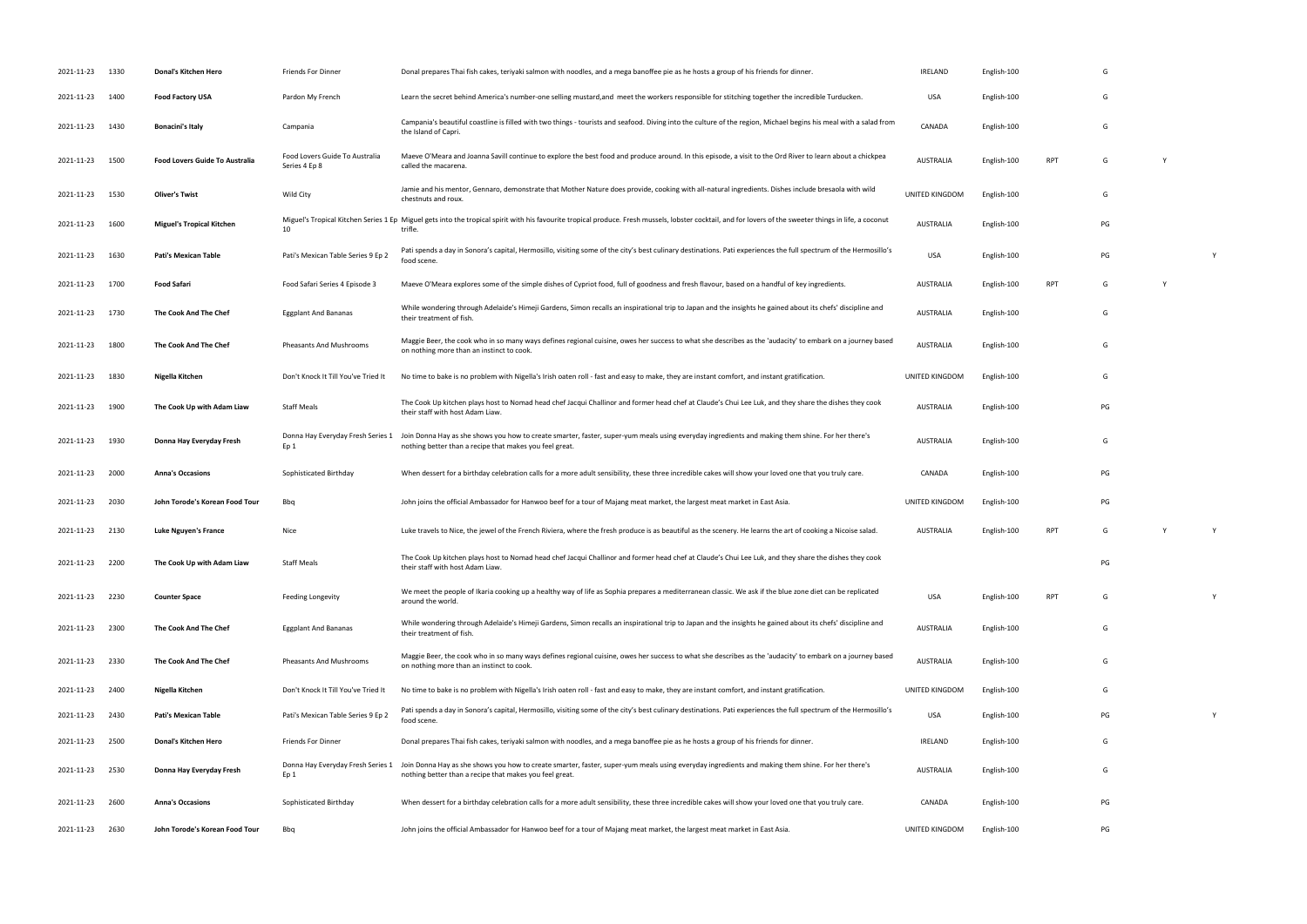| 2021-11-23 2730 |      | Luke Nguyen's France                  | Nice                                            | Luke travels to Nice, the jewel of the French Riviera, where the fresh produce is as beautiful as the scenery. He learns the art of cooking a Nicoise salad.                                                        | AUSTRALIA        | English-100 | RPT        | G  |   |
|-----------------|------|---------------------------------------|-------------------------------------------------|---------------------------------------------------------------------------------------------------------------------------------------------------------------------------------------------------------------------|------------------|-------------|------------|----|---|
| 2021-11-23 2800 |      | <b>Food Factory USA</b>               | Pardon My French                                | Learn the secret behind America's number-one selling mustard, and meet the workers responsible for stitching together the incredible Turducken.                                                                     | <b>USA</b>       | English-100 |            | G  |   |
| 2021-11-23      | 2830 | <b>Bonacini's Italy</b>               | Campania                                        | Campania's beautiful coastline is filled with two things - tourists and seafood. Diving into the culture of the region, Michael begins his meal with a salad from<br>the Island of Capri.                           | CANADA           | English-100 |            | G  |   |
| 2021-11-24      | 0500 | <b>Food Lovers Guide To Australia</b> | Food Lovers Guide To Australia<br>Series 4 Ep 8 | Maeve O'Meara and Joanna Savill continue to explore the best food and produce around. In this episode, a visit to the Ord River to learn about a chickpea<br>called the macarena.                                   | <b>AUSTRALIA</b> | English-100 | <b>RPT</b> | G  |   |
| 2021-11-24      | 0530 | <b>Oliver's Twist</b>                 | Wild City                                       | Jamie and his mentor, Gennaro, demonstrate that Mother Nature does provide, cooking with all-natural ingredients. Dishes include bresaola with wild<br>chestnuts and roux.                                          | UNITED KINGDOM   | English-100 |            | G  |   |
| 2021-11-24      | 0600 | <b>Miguel's Tropical Kitchen</b>      | 10                                              | Miguel's Tropical Kitchen Series 1 Ep Miguel gets into the tropical spirit with his favourite tropical produce. Fresh mussels, lobster cocktail, and for lovers of the sweeter things in life, a coconut<br>trifle. | AUSTRALIA        | English-100 |            | PG |   |
| 2021-11-24      | 0630 | <b>Pati's Mexican Table</b>           | Pati's Mexican Table Series 9 Ep 2              | Pati spends a day in Sonora's capital, Hermosillo, visiting some of the city's best culinary destinations. Pati experiences the full spectrum of the Hermosillo's<br>food scene.                                    | <b>USA</b>       | English-100 |            | PG | Y |
| 2021-11-24 0700 |      | <b>Food Safari</b>                    | Food Safari Series 4 Episode 3                  | Maeve O'Meara explores some of the simple dishes of Cypriot food, full of goodness and fresh flavour, based on a handful of key ingredients.                                                                        | AUSTRALIA        | English-100 | <b>RPT</b> | G  |   |
| 2021-11-24 0730 |      | The Cook And The Chef                 | <b>Eggplant And Bananas</b>                     | While wondering through Adelaide's Himeji Gardens, Simon recalls an inspirational trip to Japan and the insights he gained about its chefs' discipline and<br>their treatment of fish.                              | <b>AUSTRALIA</b> | English-100 |            | G  |   |
| 2021-11-24      | 0800 | The Cook And The Chef                 | Pheasants And Mushrooms                         | Maggie Beer, the cook who in so many ways defines regional cuisine, owes her success to what she describes as the 'audacity' to embark on a journey based<br>on nothing more than an instinct to cook.              | <b>AUSTRALIA</b> | English-100 |            | G  |   |
| 2021-11-24      | 0830 | Donna Hay Everyday Fresh              | Donna Hay Everyday Fresh Series 1<br>Ep 1       | Join Donna Hay as she shows you how to create smarter, faster, super-yum meals using everyday ingredients and making them shine. For her there's<br>nothing better than a recipe that makes you feel great.         | <b>AUSTRALIA</b> | English-100 |            | G  |   |
| 2021-11-24      | 0900 | <b>Anna's Occasions</b>               | Sophisticated Birthday                          | When dessert for a birthday celebration calls for a more adult sensibility, these three incredible cakes will show your loved one that you truly care.                                                              | CANADA           | English-100 |            | PG |   |
| 2021-11-24      | 0930 | John Torode's Korean Food Tour        | Bbq                                             | John joins the official Ambassador for Hanwoo beef for a tour of Majang meat market, the largest meat market in East Asia.                                                                                          | UNITED KINGDOM   | English-100 |            | PG |   |
| 2021-11-24      | 1030 | Luke Nguyen's France                  | Nice                                            | Luke travels to Nice, the jewel of the French Riviera, where the fresh produce is as beautiful as the scenery. He learns the art of cooking a Nicoise salad.                                                        | AUSTRALIA        | English-100 | RPT        | G  |   |
| 2021-11-24 1100 |      | The Cook Up with Adam Liaw            | <b>Staff Meals</b>                              | The Cook Up kitchen plays host to Nomad head chef Jacqui Challinor and former head chef at Claude's Chui Lee Luk, and they share the dishes they cook<br>their staff with host Adam Liaw.                           | AUSTRALIA        | English-100 |            | PG |   |
| 2021-11-24      | 1130 | <b>Oliver's Twist</b>                 | Wild City                                       | Jamie and his mentor, Gennaro, demonstrate that Mother Nature does provide, cooking with all-natural ingredients. Dishes include bresaola with wild<br>chestnuts and roux.                                          | UNITED KINGDOM   | English-100 |            | G  |   |
| 2021-11-24      | 1200 | <b>Miguel's Tropical Kitchen</b>      | 10                                              | Miguel's Tropical Kitchen Series 1 Ep Miguel gets into the tropical spirit with his favourite tropical produce. Fresh mussels, lobster cocktail, and for lovers of the sweeter things in life, a coconut<br>trifle. | <b>AUSTRALIA</b> | English-100 |            | PG |   |
| 2021-11-24      | 1230 | <b>Pati's Mexican Table</b>           | Pati's Mexican Table Series 9 Ep 2              | Pati spends a day in Sonora's capital, Hermosillo, visiting some of the city's best culinary destinations. Pati experiences the full spectrum of the Hermosillo's<br>food scene.                                    | <b>USA</b>       | English-100 |            | PG |   |
| 2021-11-24      | 1300 | <b>Food Safari</b>                    | Food Safari Series 4 Episode 3                  | Maeve O'Meara explores some of the simple dishes of Cypriot food, full of goodness and fresh flavour, based on a handful of key ingredients.                                                                        | AUSTRALIA        | English-100 | <b>RPT</b> | G  |   |
| 2021-11-24      | 1330 | Donal's Kitchen Hero                  | <b>Band Reuinion</b>                            | Donal cooks the kind of food bands like after long days and late nights - steak sandwiches, brownies, bangers with garlic mash, and apple slices.                                                                   | <b>IRELAND</b>   | English-100 |            | G  |   |
| 2021-11-24      | 1400 | <b>Food Factory USA</b>               | Who's Hangry                                    | Discover the preferred outer space protein among NASA astronauts, and watch as mountains of raw sugar become dainty Domino sugar cubes.                                                                             | <b>USA</b>       | English-100 |            | G  |   |
| 2021-11-24      | 1430 | <b>Bonacini's Italy</b>               | Emilia Romanga                                  | Michael delves into the Italian region of Emilia-Romagna to discover its iconic cuisine. He starts with mortadella mousse spread on fluffy Modena flatbreads,<br>and tortellini in broth.                           | CANADA           | English-100 |            | G  |   |
| 2021-11-24      | 1500 | <b>Food Lovers Guide To Australia</b> | Food Lovers Guide To Australia<br>Series 4 Ep 9 | Maeve O'Meara and Joanna Savill continue to explore the best food and produce around. In this episode, old fashioned fish and chips, fantastic fruit<br>flavoured gels, and soft tofu.                              | AUSTRALIA        | English-100 | <b>RPT</b> | G  |   |
| 2021-11-24      | 1530 | <b>Oliver's Twist</b>                 | Chocolate                                       | Jamie tackles a few unusual recipes with chocolate at its core.                                                                                                                                                     | UNITED KINGDOM   | English-100 |            | G  |   |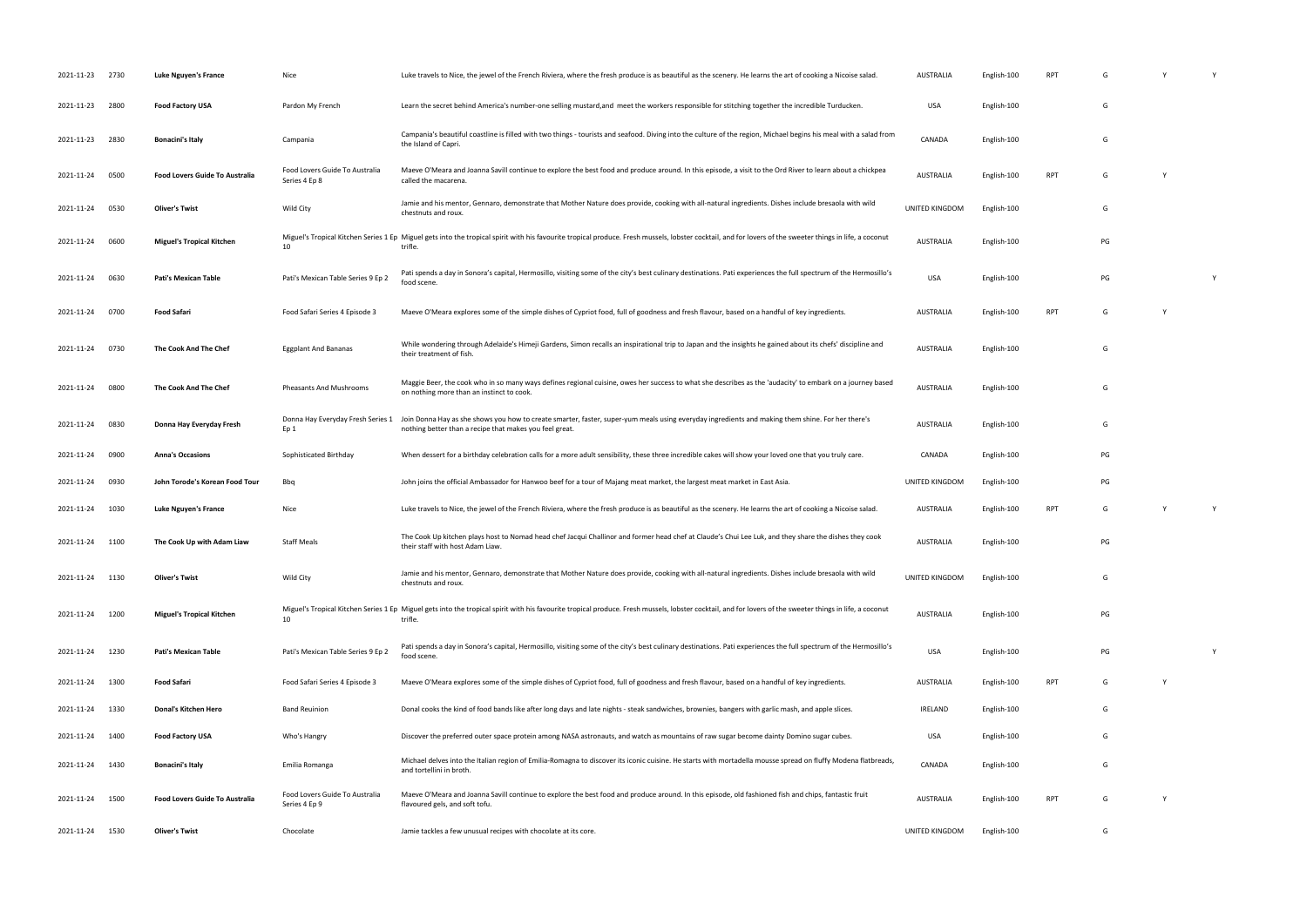| 2021-11-24      | 1600 | <b>Mystery Diners</b>          | Raiding The Bar                     | Mystery Diners outfit a Los Angeles bar with cameras to see if a bartender is over pouring for customers, giving away too many free drinks and over tipping<br>himself.                                 | <b>USA</b>       | English-100 |            | PG |   |   |
|-----------------|------|--------------------------------|-------------------------------------|---------------------------------------------------------------------------------------------------------------------------------------------------------------------------------------------------------|------------------|-------------|------------|----|---|---|
| 2021-11-24      | 1630 | <b>Pati's Mexican Table</b>    | Pati's Mexican Table Series 9 Ep 3  | Pati experiences important Sonoran culinary traditions. On the coast in Bahia Kino, local fishermen receive 'the blessing' from a woman from the Seri tribe<br>before heading out on the water to fish. | <b>USA</b>       | English-100 |            | PG |   | Y |
| 2021-11-24      | 1700 | <b>Food Safari</b>             | Food Safari Series 4 Episode 4      | Maeve O'Meara explores the exciting mix of ingredients and flavours that make up Filipino food. Chef Dennis Leslie introduces her to one of his favourite<br>dishes: pancit palabok.                    | AUSTRALIA        | English-100 | RPT        | G  | Y |   |
| 2021-11-24      | 1730 | The Cook And The Chef          | <b>Pumpkins And Hazelnuts</b>       | Simon and Maggie celebrate new season pumpkins. As well as advising everyone to use that bit of spare space at home to grow them.                                                                       | AUSTRALIA        | English-100 |            | G  |   |   |
| 2021-11-24      | 1800 | The Cook And The Chef          | Year Of The Pig                     | It's the Chinese Year of the Pig, and Maggie and Simon are celebrating in the best way possible by sharing pork recipes.                                                                                | AUSTRALIA        | English-100 |            | G  |   |   |
| 2021-11-24      | 1830 | Nigella Kitchen                | Kitchen Comforts                    | It's a long weekend of comfort cooking in Nigella's Kitchen where the food is delicious and the cooking is easy. The action starts on Friday night with a fast<br>and fabulous supper.                  | UNITED KINGDOM   | English-100 |            | G  |   |   |
| 2021-11-24      | 1900 | The Cook Up with Adam Liaw     | Afternoon Tea                       | Monday Morning Cooking Club's Merelyn Chalmers and chef and author Analiese Gregory whip up afternoon tea in The Cook Up Kitchen with host Adam<br>Liaw.                                                | AUSTRALIA        | English-100 |            | PG |   |   |
| 2021-11-24      | 1930 | <b>Licence To Grill</b>        | Doc's Celebration                   | Rob's friend has graduated from medical school and Rob throws a celebration BBQ in her honour. They feast on smoked lemon and herb leg of lamb, and a<br>roasted carrot soup.                           | CANADA           | English-100 |            | PG |   |   |
| 2021-11-24      | 2000 | <b>Licence To Grill</b>        | Greek Feast                         | It's all Greek at Robby's when he grills up smoked dill and shallot trout, leg of lamb, port marinated fig, stuffed peppers and lemon anchovy flavoured<br>potatoes.                                    | CANADA           | English-100 |            | PG |   |   |
| 2021-11-24      | 2030 | <b>Tom Kerridge's Barbeque</b> | Tom Kerridge's Barbeque Series 1 Ep | Tom Kerridge has a new BBQ skill he wants us all to learn - slowcooking incredible joints of meat for four, six or even eight hours over hot coals.                                                     | UNITED KINGDOM   | English-100 |            | PG |   |   |
| 2021-11-24 2100 |      | Food Safari Fire               | Food Safari Fire Series 1 Ep 8      | Celebrates Asian recipes all designed to cook over coals. Maeve explores Vietnamese bun cha, Korean beef ribs, Xinjiang lamb skewers, Japanese kushiyaki<br>and Thai gai yang.                          | AUSTRALIA        | English-100 | <b>RPT</b> | G  | Y |   |
| 2021-11-24      | 2130 | Luke Nguyen's France           | Biarritz And Ile D'oleron           | Luke explores France's southwest, sampling Basque delicacies in Biarritz and oysters on the island of d'Oleron. Pastry chef Didier shows him how to make a<br>gateau cake.                              | <b>AUSTRALIA</b> | English-100 | <b>RPT</b> | G  | Y |   |
| 2021-11-24      | 2200 | The Cook Up with Adam Liaw     | Afternoon Tea                       | Monday Morning Cooking Club's Merelyn Chalmers and chef and author Analiese Gregory whip up afternoon tea in The Cook Up Kitchen with host Adam<br>Liaw.                                                | <b>AUSTRALIA</b> | English-100 |            | PG |   |   |
| 2021-11-24      | 2230 | <b>Counter Space</b>           | Spice Of Life                       | We go to the annual saffron harvest to see why Kashmir's legally protected spice is so coveted. Sophia explores the roots of the spice trade and makes chai<br>saffron creme brulee.                    | <b>USA</b>       | English-100 | <b>RPT</b> | PG |   |   |
| 2021-11-24      | 2300 | The Cook And The Chef          | <b>Pumpkins And Hazelnuts</b>       | Simon and Maggie celebrate new season pumpkins. As well as advising everyone to use that bit of spare space at home to grow them.                                                                       | AUSTRALIA        | English-100 |            | G  |   |   |
| 2021-11-24      | 2330 | The Cook And The Chef          | Year Of The Pig                     | It's the Chinese Year of the Pig, and Maggie and Simon are celebrating in the best way possible by sharing pork recipes.                                                                                | AUSTRALIA        | English-100 |            | G  |   |   |
| 2021-11-24      | 2400 | Nigella Kitchen                | Kitchen Comforts                    | It's a long weekend of comfort cooking in Nigella's Kitchen where the food is delicious and the cooking is easy. The action starts on Friday night with a fast<br>and fabulous supper.                  | UNITED KINGDOM   | English-100 |            | G  |   |   |
| 2021-11-24      | 2430 | <b>Pati's Mexican Table</b>    | Pati's Mexican Table Series 9 Ep 3  | Pati experiences important Sonoran culinary traditions. On the coast in Bahia Kino, local fishermen receive 'the blessing' from a woman from the Seri tribe<br>before heading out on the water to fish. | <b>USA</b>       | English-100 |            | PG |   | Y |
| 2021-11-24      | 2500 | Donal's Kitchen Hero           | <b>Band Reuinion</b>                | Donal cooks the kind of food bands like after long days and late nights - steak sandwiches, brownies, bangers with garlic mash, and apple slices.                                                       | <b>IRELAND</b>   | English-100 |            | G  |   |   |
| 2021-11-24      | 2530 | <b>Licence To Grill</b>        | Doc's Celebration                   | Rob's friend has graduated from medical school and Rob throws a celebration BBQ in her honour. They feast on smoked lemon and herb leg of lamb, and a<br>roasted carrot soup.                           | CANADA           | English-100 |            | PG |   |   |
| 2021-11-24      | 2600 | <b>Licence To Grill</b>        | Greek Feast                         | It's all Greek at Robby's when he grills up smoked dill and shallot trout, leg of lamb, port marinated fig, stuffed peppers and lemon anchovy flavoured<br>potatoes.                                    | CANADA           | English-100 |            | PG |   |   |
| 2021-11-24      | 2630 | <b>Tom Kerridge's Barbeque</b> | Tom Kerridge's Barbeque Series 1 Ep | Tom Kerridge has a new BBQ skill he wants us all to learn - slowcooking incredible joints of meat for four, six or even eight hours over hot coals.                                                     | UNITED KINGDOM   | English-100 |            | PG |   |   |
| 2021-11-24 2700 |      | <b>Food Safari Fire</b>        | Food Safari Fire Series 1 Ep 8      | Celebrates Asian recipes all designed to cook over coals. Maeve explores Vietnamese bun cha, Korean beef ribs, Xinjiang lamb skewers, Japanese kushiyaki<br>and Thai gai yang.                          | <b>AUSTRALIA</b> | English-100 | <b>RPT</b> | G  | Y |   |
| 2021-11-24      | 2730 | <b>Luke Nguyen's France</b>    | Biarritz And Ile D'oleron           | Luke explores France's southwest, sampling Basque delicacies in Biarritz and oysters on the island of d'Oleron. Pastry chef Didier shows him how to make a<br>gateau cake.                              | <b>AUSTRALIA</b> | English-100 | <b>RPT</b> | G  |   |   |
| 2021-11-24      | 2800 | <b>Food Factory USA</b>        | Who's Hangry                        | Discover the preferred outer space protein among NASA astronauts, and watch as mountains of raw sugar become dainty Domino sugar cubes.                                                                 | USA              | English-100 |            | G  |   |   |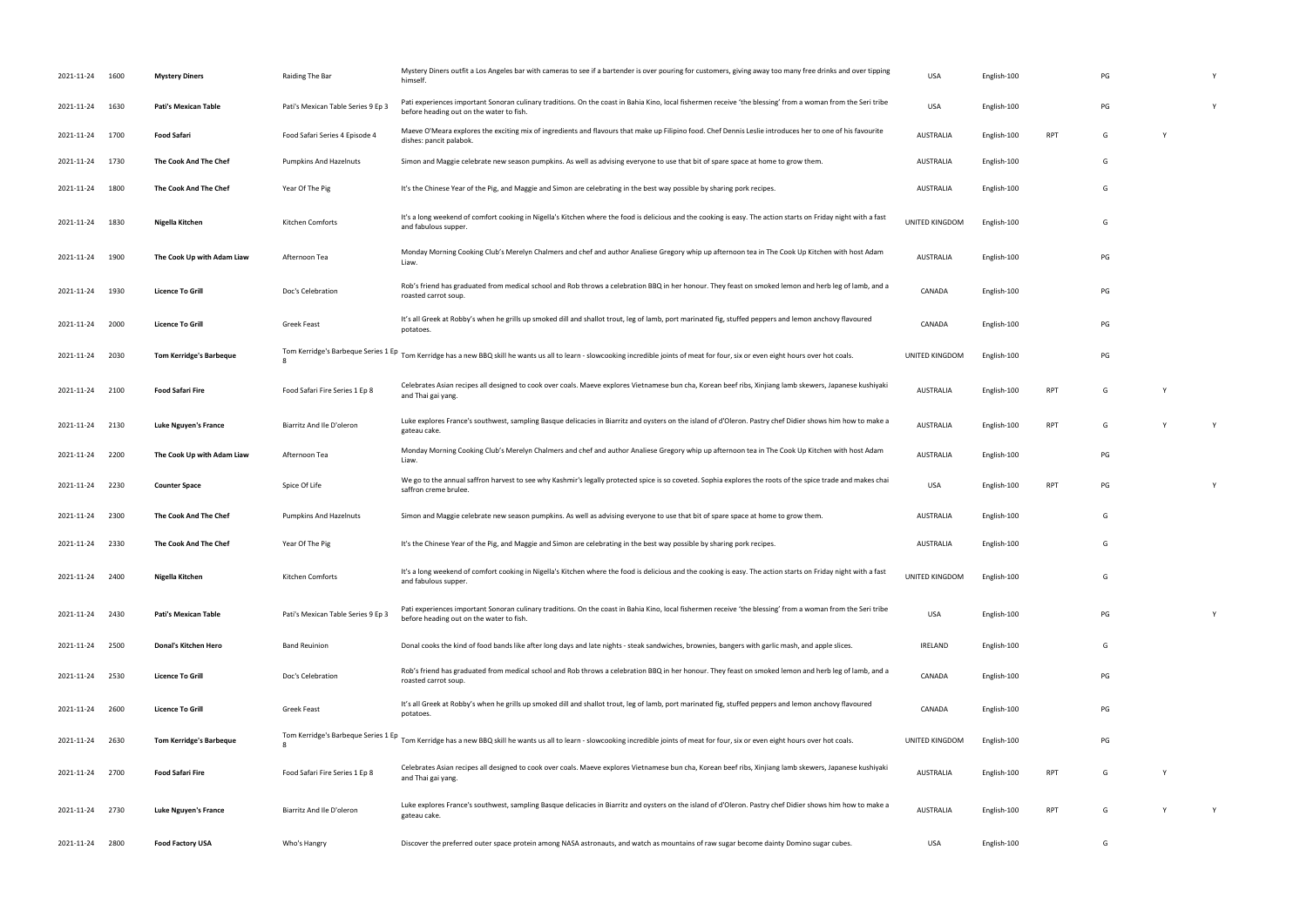| 2021-11-24 2830 |      | <b>Bonacini's Italy</b>               | Emilia Romanga                                   | Michael delves into the Italian region of Emilia-Romagna to discover its iconic cuisine. He starts with mortadella mousse spread on fluffy Modena flatbreads,<br>and tortellini in broth.                                         | CANADA           | English-100 |            | G  |          |   |
|-----------------|------|---------------------------------------|--------------------------------------------------|-----------------------------------------------------------------------------------------------------------------------------------------------------------------------------------------------------------------------------------|------------------|-------------|------------|----|----------|---|
| 2021-11-25      | 0500 | <b>Food Lovers Guide To Australia</b> | Food Lovers Guide To Australia<br>Series 4 Ep 9  | Maeve O'Meara and Joanna Savill continue to explore the best food and produce around. In this episode, old fashioned fish and chips, fantastic fruit<br>flavoured gels, and soft tofu.                                            | <b>AUSTRALIA</b> | English-100 | RPT        | G  | <b>V</b> |   |
| 2021-11-25      | 0530 | <b>Oliver's Twist</b>                 | Chocolate                                        | Jamie tackles a few unusual recipes with chocolate at its core.                                                                                                                                                                   | UNITED KINGDOM   | English-100 |            | G  |          |   |
| 2021-11-25      | 0600 | <b>Mystery Diners</b>                 | Raiding The Bar                                  | Mystery Diners outfit a Los Angeles bar with cameras to see if a bartender is over pouring for customers, giving away too many free drinks and over tipping<br>himself.                                                           | USA              | English-100 |            | PG |          | Y |
| 2021-11-25      | 0630 | Pati's Mexican Table                  | Pati's Mexican Table Series 9 Ep 3               | Pati experiences important Sonoran culinary traditions. On the coast in Bahia Kino, local fishermen receive 'the blessing' from a woman from the Seri tribe<br>before heading out on the water to fish.                           | <b>USA</b>       | English-100 |            | PG |          | Y |
| 2021-11-25      | 0700 | Food Safari                           | Food Safari Series 4 Episode 4                   | Maeve O'Meara explores the exciting mix of ingredients and flavours that make up Filipino food. Chef Dennis Leslie introduces her to one of his favourite<br>dishes: pancit palabok.                                              | AUSTRALIA        | English-100 | <b>RPT</b> | G  | <b>Y</b> |   |
| 2021-11-25      | 0730 | The Cook And The Chef                 | <b>Pumpkins And Hazelnuts</b>                    | Simon and Maggie celebrate new season pumpkins. As well as advising everyone to use that bit of spare space at home to grow them.                                                                                                 | AUSTRALIA        | English-100 |            | G  |          |   |
| 2021-11-25      | 0800 | The Cook And The Chef                 | Year Of The Pig                                  | It's the Chinese Year of the Pig, and Maggie and Simon are celebrating in the best way possible by sharing pork recipes.                                                                                                          | AUSTRALIA        | English-100 |            | G  |          |   |
| 2021-11-25      | 0830 | <b>Licence To Grill</b>               | Doc's Celebration                                | Rob's friend has graduated from medical school and Rob throws a celebration BBQ in her honour. They feast on smoked lemon and herb leg of lamb, and a<br>roasted carrot soup.                                                     | CANADA           | English-100 |            | PG |          |   |
| 2021-11-25      | 0900 | <b>Licence To Grill</b>               | Greek Feast                                      | It's all Greek at Robby's when he grills up smoked dill and shallot trout, leg of lamb, port marinated fig, stuffed peppers and lemon anchovy flavoured<br>potatoes.                                                              | CANADA           | English-100 |            | PG |          |   |
| 2021-11-25      | 0930 | <b>Tom Kerridge's Barbeque</b>        |                                                  | Tom Kerridge's Barbeque Series 1 Ep<br>Tom Kerridge's Barbeque Series 1 Ep<br>Tom Kerridge has a new BBQ skill he wants us all to learn - slowcooking incredible joints of meat for four, six or even eight hours over hot coals. | UNITED KINGDOM   | English-100 |            | PG |          |   |
| 2021-11-25      | 1000 | Food Safari Fire                      | Food Safari Fire Series 1 Ep 8                   | Celebrates Asian recipes all designed to cook over coals. Maeve explores Vietnamese bun cha, Korean beef ribs, Xinjiang lamb skewers, Japanese kushiyaki<br>and Thai gai yang.                                                    | AUSTRALIA        | English-100 | RPT        | G  | <b>V</b> |   |
| 2021-11-25      | 1030 | Luke Nguyen's France                  | Biarritz And Ile D'oleron                        | Luke explores France's southwest, sampling Basque delicacies in Biarritz and oysters on the island of d'Oleron. Pastry chef Didier shows him how to make a<br>gateau cake.                                                        | AUSTRALIA        | English-100 | <b>RPT</b> | G  |          | Y |
| 2021-11-25 1100 |      | The Cook Up with Adam Liaw            | Afternoon Tea                                    | Monday Morning Cooking Club's Merelyn Chalmers and chef and author Analiese Gregory whip up afternoon tea in The Cook Up Kitchen with host Adam<br>Liaw.                                                                          | AUSTRALIA        | English-100 |            | PG |          |   |
| 2021-11-25      | 1130 | <b>Oliver's Twist</b>                 | Chocolate                                        | Jamie tackles a few unusual recipes with chocolate at its core.                                                                                                                                                                   | UNITED KINGDOM   | English-100 |            | G  |          |   |
| 2021-11-25 1200 |      | <b>Mystery Diners</b>                 | Raiding The Bar                                  | Mystery Diners outfit a Los Angeles bar with cameras to see if a bartender is over pouring for customers, giving away too many free drinks and over tipping<br>himself.                                                           | USA              | English-100 |            | PG |          | Y |
| 2021-11-25      | 1230 | Pati's Mexican Table                  | Pati's Mexican Table Series 9 Ep 3               | Pati experiences important Sonoran culinary traditions. On the coast in Bahia Kino, local fishermen receive 'the blessing' from a woman from the Seri tribe<br>before heading out on the water to fish.                           | USA              | English-100 |            | PG |          |   |
| 2021-11-25      | 1300 | Food Safari                           | Food Safari Series 4 Episode 4                   | Maeve O'Meara explores the exciting mix of ingredients and flavours that make up Filipino food. Chef Dennis Leslie introduces her to one of his favourite<br>dishes: pancit palabok.                                              | AUSTRALIA        | English-100 | RPT        | G  | <b>V</b> |   |
| 2021-11-25 1330 |      | <b>Donal's Kitchen Hero</b>           | Five Mile Hike In Kerry                          | Donal prepares food to take with him and a group of friends as they walk a file mile section of the Kerry Way - white bean and chorizo soup, lime and chilli<br>chicken salad, and soda bread.                                    | IRELAND          | English-100 |            | G  |          |   |
| 2021-11-25      | 1400 | <b>Food Factory USA</b>               | Scout's Honor                                    | Meet the famous cookies that make millions for charity, and visit the global headquarters of cheese-filled pretzel pockets.                                                                                                       | USA              | English-100 |            | G  |          |   |
| 2021-11-25 1430 |      | <b>Bonacini's Italy</b>               | Calabria                                         | Chef Michael Bonacini explores sweet and spicy dishes hailing from the coastal region of Calabria. For his antipasto, he cooks up a light and refreshing<br>brioche with gelato.                                                  | CANADA           | English-100 |            | G  |          |   |
| 2021-11-25 1500 |      | <b>Food Lovers Guide To Australia</b> | Food Lovers Guide To Australia<br>Series 4 Ep 10 | Maeve O'Meara and Joanna Savill continue to explore the best food and produce around. In this episode, spelt - a grain that's been cultivated since ancient<br>times, and voluptuous nougat.                                      | AUSTRALIA        | English-100 | <b>RPT</b> | G  | Y        |   |
| 2021-11-25      | 1530 | <b>Oliver's Twist</b>                 | Wimbledon                                        | Jamie invites his mother-in-law and her friends round to watch the Wimbledon men's final on TV, and treats them to a big summer feast.                                                                                            | UNITED KINGDOM   | English-100 |            | PG |          |   |
| 2021-11-25      | 1600 | <b>Mystery Diners</b>                 | Catering On The Side                             | Mystery Diners go undercover to see if a recently hired chef may be plotting more than just the items on the menu.                                                                                                                | USA              | English-100 |            | PG |          | Y |
| 2021-11-25 1630 |      | <b>Pati's Mexican Table</b>           |                                                  | Pati's Mexican Table Series 9 Ep 4 Pati spends some time with her boys cooking up a classic Sonoran-style meal. First, she teaches them the basics of a true Sonoran tradition - carne asada.                                     | USA              | English-100 |            | PG |          | Y |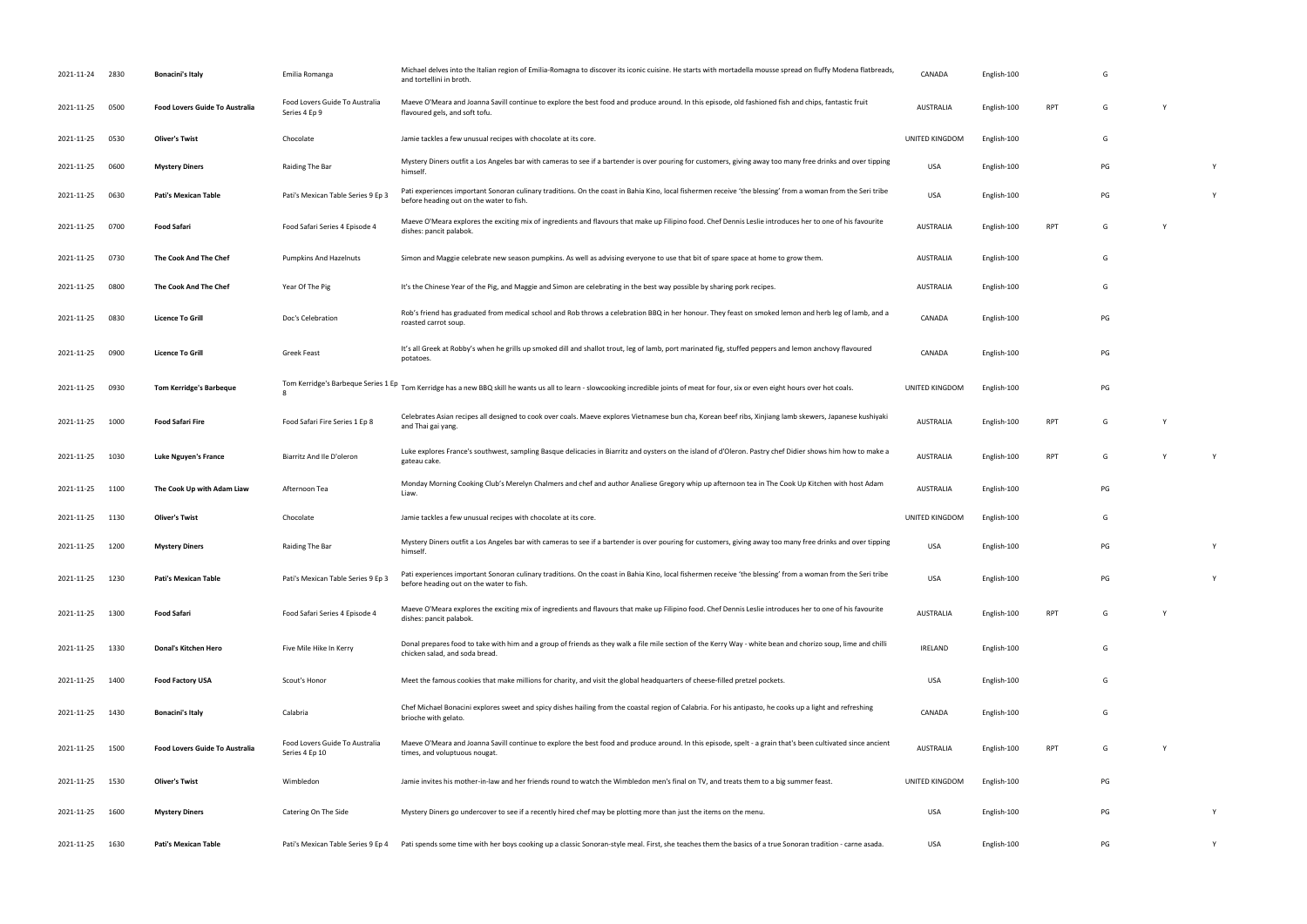| 2021-11-25 1700 |      | Food Safari                                         | Food Safari Series 4 Episode 5                           | Maeve O'Meara explores the many cuisines that are part of South Africa's culinary landscape. Cape Town-born chef Graeme Shapiro gives Maeve a lesson in<br>local the flavours.                             | AUSTRALIA        | English-100 | RPT        |    |   |   |
|-----------------|------|-----------------------------------------------------|----------------------------------------------------------|------------------------------------------------------------------------------------------------------------------------------------------------------------------------------------------------------------|------------------|-------------|------------|----|---|---|
| 2021-11-25      | 1730 | The Cook And The Chef                               | Middle Eastern Cuisine                                   | Maggie and Simon's culinary worlds meet in the middle, the Middle East. Both our cook and chef have been greatly influenced by the cuisine from this<br>ancient land and are eager to share it with us.    | <b>AUSTRALIA</b> | English-100 |            | G  |   |   |
| 2021-11-25      | 1800 | The Cook And The Chef                               | Hand Food                                                | How do you eat when you're on the go, wandering around a music festival or even working down a mineshaft? You need something you can eat with your<br>hands.                                               | <b>AUSTRALIA</b> | English-100 |            | G  |   |   |
| 2021-11-25      | 1830 | Nigella Kitchen                                     | Kitchen Tourist                                          | Nigella doesn't need to leave the house to travel - she has the whole world at her fingertips, visiting all corners of the globe from her kitchen.                                                         | UNITED KINGDOM   | English-100 |            | G  |   |   |
| 2021-11-25      | 1900 | The Cook Up with Adam Liaw                          | Haloumi                                                  | The Lebanese Plate's Lina Jebeile and Bondi Harvest chef Guy Turland are in The Cook Up kitchen with host Adam Liaw to show the many different ways to<br>hero haloumi in your dishes.                     | <b>AUSTRALIA</b> | English-100 |            | PG |   |   |
| 2021-11-25      | 1930 | <b>Barefoot Contessa: Back To Basics</b>            | Jeffreys Faves                                           | Ina Garten celebrates Jeffrey's favourite foods, starting with fried chicken sandwiches, perfect for kick-starting the weekend, and an incredible canape of<br>salmon cured with dill and pernod.          | USA              | English-100 |            | PG |   |   |
| 2021-11-25      | 2000 | India Unplated                                      | Andhara Pradesh / Telangana                              | This episode starts with Adam's famous Hyderabadi Dum Biryani, followed by Sandeep's Pessarattu - eaten with curries and Helly's Dum Batair.                                                               | <b>AUSTRALIA</b> | English-100 |            | PG |   |   |
| 2021-11-25      | 2030 | <b>Girls Guide: Hunting Fishing Wild</b><br>Cooking | A Girls Guide to Hunting Fishing<br>Wild Cooking S1 Ep 2 | Analiese makes the most of a busy spring as she starts to build her pantry and kitchen garden, before going diving for wild scallops at a friend's secret diving<br>spot.                                  | <b>AUSTRALIA</b> | English-100 |            | PG |   |   |
| 2021-11-25 2100 |      | <b>Rick Stein's French Odyssey</b>                  | Ep 4                                                     | Rick Stein's French Odyssey Series 1 In the city of Agen, Rick indulges in a four-course lunch at the Buffet de la Gare before heading off to cook a traditional Agen dish of Rabbit with local<br>prunes. | UNITED KINGDOM   | English-100 |            | G  |   |   |
| 2021-11-25      | 2130 | Luke Nguyen's France                                | Ile D'oleron                                             | Luke continues his journey around the oyster island of D'Oleron before exploring the food traditions of the Loire Valley.                                                                                  | <b>AUSTRALIA</b> | English-100 | <b>RPT</b> | G  |   |   |
| 2021-11-25      | 2200 | The Cook Up with Adam Liaw                          | Haloumi                                                  | The Lebanese Plate's Lina Jebeile and Bondi Harvest chef Guy Turland are in The Cook Up kitchen with host Adam Liaw to show the many different ways to<br>hero haloumi in your dishes.                     | <b>AUSTRALIA</b> | English-100 |            | PG |   |   |
| 2021-11-25      | 2230 | <b>Counter Space</b>                                | <b>Edible Insects</b>                                    | French businesses bet big on insects as food while Sophia shows us how to cook with bugs at home. We explore the off-limit foods that might soon be on<br>our plates.                                      | USA              | English-100 | <b>RPT</b> | PG |   |   |
| 2021-11-25      | 2300 | The Cook And The Chef                               | Middle Eastern Cuisine                                   | Maggie and Simon's culinary worlds meet in the middle, the Middle East. Both our cook and chef have been greatly influenced by the cuisine from this<br>ancient land and are eager to share it with us.    | <b>AUSTRALIA</b> | English-100 |            | G  |   |   |
| 2021-11-25      | 2330 | The Cook And The Chef                               | Hand Food                                                | How do you eat when you're on the go, wandering around a music festival or even working down a mineshaft? You need something you can eat with your<br>hands.                                               | <b>AUSTRALIA</b> | English-100 |            | G  |   |   |
| 2021-11-25      | 2400 | Nigella Kitchen                                     | Kitchen Tourist                                          | Nigella doesn't need to leave the house to travel - she has the whole world at her fingertips, visiting all corners of the globe from her kitchen.                                                         | UNITED KINGDOM   | English-100 |            | G  |   |   |
| 2021-11-25 2430 |      | Pati's Mexican Table                                |                                                          | Pati's Mexican Table Series 9 Ep 4 Pati spends some time with her boys cooking up a classic Sonoran-style meal. First, she teaches them the basics of a true Sonoran tradition - carne asada.              | USA              | English-100 |            | PG |   | Y |
| 2021-11-25 2500 |      | Donal's Kitchen Hero                                | Five Mile Hike In Kerry                                  | Donal prepares food to take with him and a group of friends as they walk a file mile section of the Kerry Way - white bean and chorizo soup, lime and chilli<br>chicken salad, and soda bread.             | IRELAND          | English-100 |            | G  |   |   |
| 2021-11-25 2530 |      | <b>Barefoot Contessa: Back To Basics</b>            | Jeffreys Faves                                           | Ina Garten celebrates Jeffrey's favourite foods, starting with fried chicken sandwiches, perfect for kick-starting the weekend, and an incredible canape of<br>salmon cured with dill and pernod.          | USA              | English-100 |            | PG |   |   |
| 2021-11-25      | 2600 | <b>India Unplated</b>                               | Andhara Pradesh / Telangana                              | This episode starts with Adam's famous Hyderabadi Dum Biryani, followed by Sandeep's Pessarattu - eaten with curries and Helly's Dum Batair.                                                               | <b>AUSTRALIA</b> | English-100 |            | PG |   |   |
| 2021-11-25 2630 |      | <b>Girls Guide: Hunting Fishing Wild</b><br>Cooking | A Girls Guide to Hunting Fishing<br>Wild Cooking S1 Ep 2 | Analiese makes the most of a busy spring as she starts to build her pantry and kitchen garden, before going diving for wild scallops at a friend's secret diving<br>spot.                                  | <b>AUSTRALIA</b> | English-100 |            | PG |   |   |
| 2021-11-25      | 2700 | <b>Rick Stein's French Odyssey</b>                  | Ep 4                                                     | Rick Stein's French Odyssey Series 1 In the city of Agen, Rick indulges in a four-course lunch at the Buffet de la Gare before heading off to cook a traditional Agen dish of Rabbit with local<br>prunes. | UNITED KINGDOM   | English-100 |            | G  |   |   |
| 2021-11-25 2730 |      | Luke Nguyen's France                                | Ile D'oleron                                             | Luke continues his journey around the oyster island of D'Oleron before exploring the food traditions of the Loire Valley.                                                                                  | <b>AUSTRALIA</b> | English-100 | <b>RPT</b> | G  |   |   |
| 2021-11-25 2800 |      | <b>Food Factory USA</b>                             | Scout's Honor                                            | Meet the famous cookies that make millions for charity, and visit the global headquarters of cheese-filled pretzel pockets.                                                                                | USA              | English-100 |            | G  |   |   |
| 2021-11-25      | 2830 | <b>Bonacini's Italy</b>                             | Calabria                                                 | Chef Michael Bonacini explores sweet and spicy dishes hailing from the coastal region of Calabria. For his antipasto, he cooks up a light and refreshing<br>brioche with gelato.                           | CANADA           | English-100 |            | G  |   |   |
| 2021-11-26      | 0500 | Food Lovers Guide To Australia                      | Food Lovers Guide To Australia<br>Series 4 Ep 10         | Maeve O'Meara and Joanna Savill continue to explore the best food and produce around. In this episode, spelt - a grain that's been cultivated since ancient<br>times, and voluptuous nougat.               | <b>AUSTRALIA</b> | English-100 | <b>RPT</b> | G  | Y |   |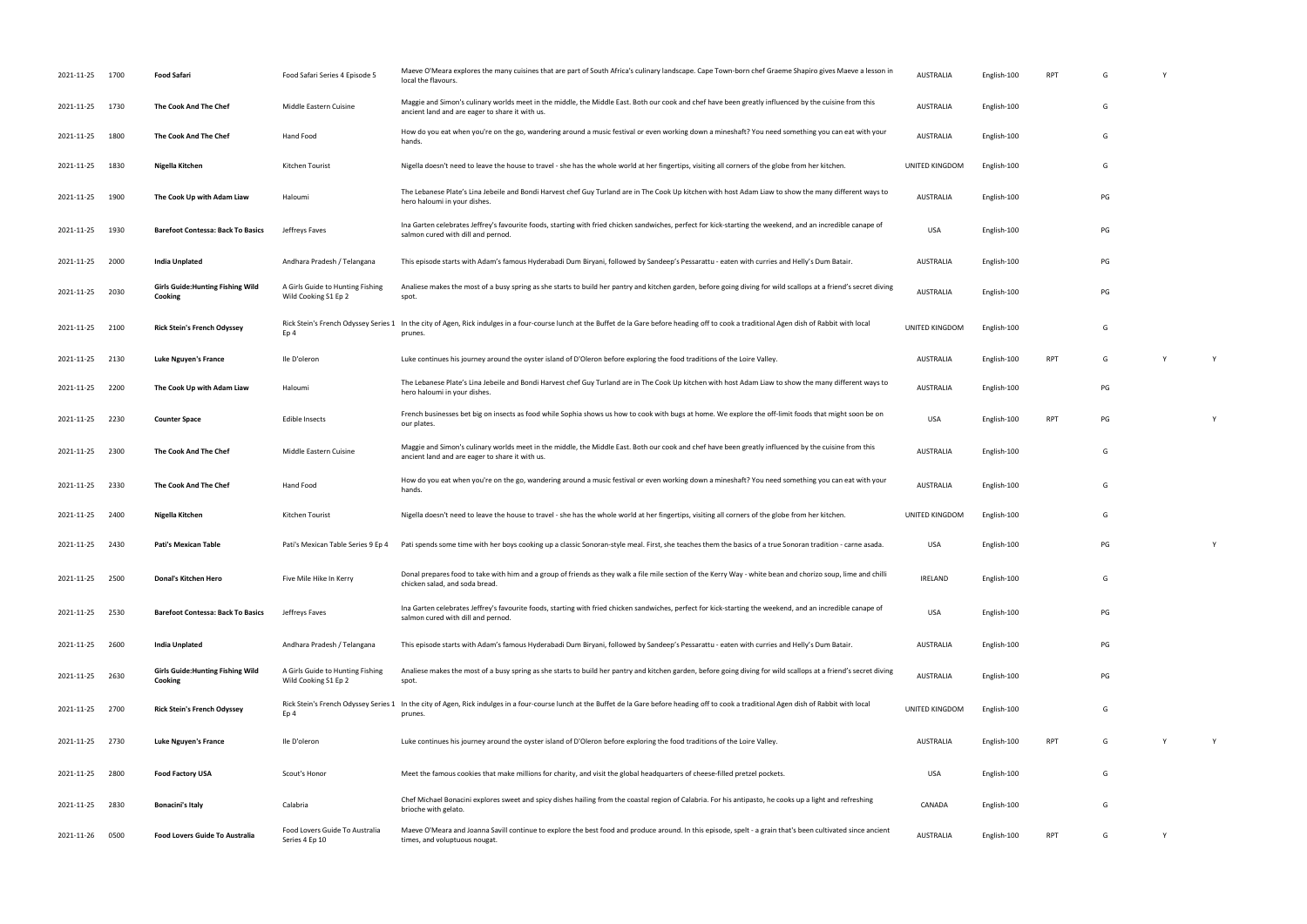| 2021-11-26      | 0530 | <b>Oliver's Twist</b>                               | Wimbledon                                                | Jamie invites his mother-in-law and her friends round to watch the Wimbledon men's final on TV, and treats them to a big summer feast.                                                                     | UNITED KINGDOM   | English-100 |            | PG |              |   |
|-----------------|------|-----------------------------------------------------|----------------------------------------------------------|------------------------------------------------------------------------------------------------------------------------------------------------------------------------------------------------------------|------------------|-------------|------------|----|--------------|---|
| 2021-11-26      | 0600 | <b>Mystery Diners</b>                               | Catering On The Side                                     | Mystery Diners go undercover to see if a recently hired chef may be plotting more than just the items on the menu.                                                                                         | <b>USA</b>       | English-100 |            | PG |              | Y |
| 2021-11-26      | 0630 | <b>Pati's Mexican Table</b>                         | Pati's Mexican Table Series 9 Ep 4                       | Pati spends some time with her boys cooking up a classic Sonoran-style meal. First, she teaches them the basics of a true Sonoran tradition - carne asada.                                                 | <b>USA</b>       | English-100 |            | PG |              | Y |
| 2021-11-26      | 0700 | Food Safari                                         | Food Safari Series 4 Episode 5                           | Maeve O'Meara explores the many cuisines that are part of South Africa's culinary landscape. Cape Town-born chef Graeme Shapiro gives Maeve a lesson in<br>local the flavours.                             | <b>AUSTRALIA</b> | English-100 | <b>RPT</b> | G  |              |   |
| 2021-11-26      | 0730 | The Cook And The Chef                               | Middle Eastern Cuisine                                   | Maggie and Simon's culinary worlds meet in the middle, the Middle East. Both our cook and chef have been greatly influenced by the cuisine from this<br>ancient land and are eager to share it with us.    | <b>AUSTRALIA</b> | English-100 |            | G  |              |   |
| 2021-11-26      | 0800 | The Cook And The Chef                               | Hand Food                                                | How do you eat when you're on the go, wandering around a music festival or even working down a mineshaft? You need something you can eat with your<br>hands.                                               | <b>AUSTRALIA</b> | English-100 |            | G  |              |   |
| 2021-11-26      | 0830 | <b>Barefoot Contessa: Back To Basics</b>            | Jeffreys Faves                                           | Ina Garten celebrates Jeffrey's favourite foods, starting with fried chicken sandwiches, perfect for kick-starting the weekend, and an incredible canape of<br>salmon cured with dill and pernod.          | <b>USA</b>       | English-100 |            | PG |              |   |
| 2021-11-26      | 0900 | India Unplated                                      | Andhara Pradesh / Telangana                              | This episode starts with Adam's famous Hyderabadi Dum Biryani, followed by Sandeep's Pessarattu - eaten with curries and Helly's Dum Batair.                                                               | <b>AUSTRALIA</b> | English-100 |            | PG |              |   |
| 2021-11-26      | 0930 | <b>Girls Guide: Hunting Fishing Wild</b><br>Cooking | A Girls Guide to Hunting Fishing<br>Wild Cooking S1 Ep 2 | Analiese makes the most of a busy spring as she starts to build her pantry and kitchen garden, before going diving for wild scallops at a friend's secret diving<br>spot.                                  | <b>AUSTRALIA</b> | English-100 |            | PG |              |   |
| 2021-11-26      | 1000 | <b>Rick Stein's French Odyssey</b>                  | Ep 4                                                     | Rick Stein's French Odyssey Series 1 In the city of Agen, Rick indulges in a four-course lunch at the Buffet de la Gare before heading off to cook a traditional Agen dish of Rabbit with local<br>prunes. | UNITED KINGDOM   | English-100 |            | G  |              |   |
| 2021-11-26      | 1030 | Luke Nguyen's France                                | Ile D'oleron                                             | Luke continues his journey around the oyster island of D'Oleron before exploring the food traditions of the Loire Valley.                                                                                  | <b>AUSTRALIA</b> | English-100 | <b>RPT</b> | G  | Y            | Y |
| 2021-11-26      | 1100 | The Cook Up with Adam Liaw                          | Haloumi                                                  | The Lebanese Plate's Lina Jebeile and Bondi Harvest chef Guy Turland are in The Cook Up kitchen with host Adam Liaw to show the many different ways to<br>hero haloumi in your dishes.                     | <b>AUSTRALIA</b> | English-100 |            | PG |              |   |
| 2021-11-26      | 1130 | <b>Oliver's Twist</b>                               | Wimbledon                                                | Jamie invites his mother-in-law and her friends round to watch the Wimbledon men's final on TV, and treats them to a big summer feast.                                                                     | UNITED KINGDOM   | English-100 |            | PG |              |   |
| 2021-11-26      | 1200 | <b>Mystery Diners</b>                               | Catering On The Side                                     | Mystery Diners go undercover to see if a recently hired chef may be plotting more than just the items on the menu.                                                                                         | <b>USA</b>       | English-100 |            | PG |              | Y |
| 2021-11-26      | 1230 | Pati's Mexican Table                                | Pati's Mexican Table Series 9 Ep 4                       | Pati spends some time with her boys cooking up a classic Sonoran-style meal. First, she teaches them the basics of a true Sonoran tradition - carne asada.                                                 | <b>USA</b>       | English-100 |            | PG |              | Y |
| 2021-11-26 1300 |      | Food Safari                                         | Food Safari Series 4 Episode 5                           | Maeve O'Meara explores the many cuisines that are part of South Africa's culinary landscape. Cape Town-born chef Graeme Shapiro gives Maeve a lesson in<br>local the flavours.                             | <b>AUSTRALIA</b> | English-100 | <b>RPT</b> | G  | $\mathsf{Y}$ |   |
| 2021-11-26 1330 |      | <b>Donal's Kitchen Hero</b>                         | Asian Invasion                                           | Donal loves Asian food and creates a home-made version of a Chinese takeaway, complete with fortune cookies. His menu includes pork-filled lettuce cups,<br>and Singapore noodles.                         | <b>IRELAND</b>   | English-100 |            | G  |              |   |
| 2021-11-26      | 1400 | <b>Food Factory USA</b>                             | We're Jammin                                             | Follow the incredible trajectory of Welch's Concord grape jam, enjoy grandma-perfected pierogies, and visit the factory that turns out delicious chocolate-<br>covered pretzels.                           | <b>USA</b>       | English-100 |            | G  |              |   |
| 2021-11-26      | 1430 | <b>Bonacini's Italy</b>                             | Lombardy                                                 | Full of luxurious treats, the northern Italian region of Lombardy offers rich and delicious cuisine. Chef Michael Bonacini prepares stuffed squash blossoms<br>with a creamy parmesan filling.             | CANADA           | English-100 |            | G  |              |   |
| 2021-11-26      | 1500 | <b>Food Lovers Guide To Australia</b>               | Food Lovers Guide To Australia<br>Series 4 Ep 11         | Maeve O'Meara and Joanna Savill continue to explore the best food and produce around. In this episode, growing and preparing vegetables, and crunchy<br>heritage apples.                                   | <b>AUSTRALIA</b> | English-100 | <b>RPT</b> | G  | $\mathsf{Y}$ |   |
| 2021-11-26      | 1530 | <b>Oliver's Twist</b>                               | <b>Bon Voyage</b>                                        | Jamie puts together a farewell dinner for his friend, who is travelling for a year.                                                                                                                        | UNITED KINGDOM   | English-100 |            | G  |              |   |
| 2021-11-26      | 1600 | <b>Mystery Diners</b>                               | Bringing Down The Haus                                   | Mystery Diners go undercover at a German restaurant to find out if the owners' nephew is qualified for the job.                                                                                            | <b>USA</b>       | English-100 |            | PG |              | Y |
| 2021-11-26      | 1630 | Pati's Mexican Table                                | Pati's Mexican Table Series 9 Ep 5                       | Wheat and meat are two staples of Sonoran cuisine, and Pati shows her take on a classic recipe that uses both - a carne con chile burrito.                                                                 | USA              | English-100 |            | PG |              | Y |
| 2021-11-26      | 1700 | <b>Food Safari</b>                                  | Food Safari Series 4 Episode 6                           | Maeve O'Meara explores the many fresh herbs and vegetables used in Lao cuisine. Lao-born Tony Inthavong introduces Maeve to the fragrant flavours of<br>Southeast Asia.                                    | <b>AUSTRALIA</b> | English-100 | <b>RPT</b> | G  |              |   |
| 2021-11-26      | 1730 | The Cook And The Chef                               | Macadamia Nuts And Pasta                                 | Maggie's grandchildren harvest some of her macadamia nuts so she can incorporate them in a delicious biscuit, while Simon uses the nuts to coat a bitey<br>goat cheese.                                    | <b>AUSTRALIA</b> | English-100 |            | G  |              |   |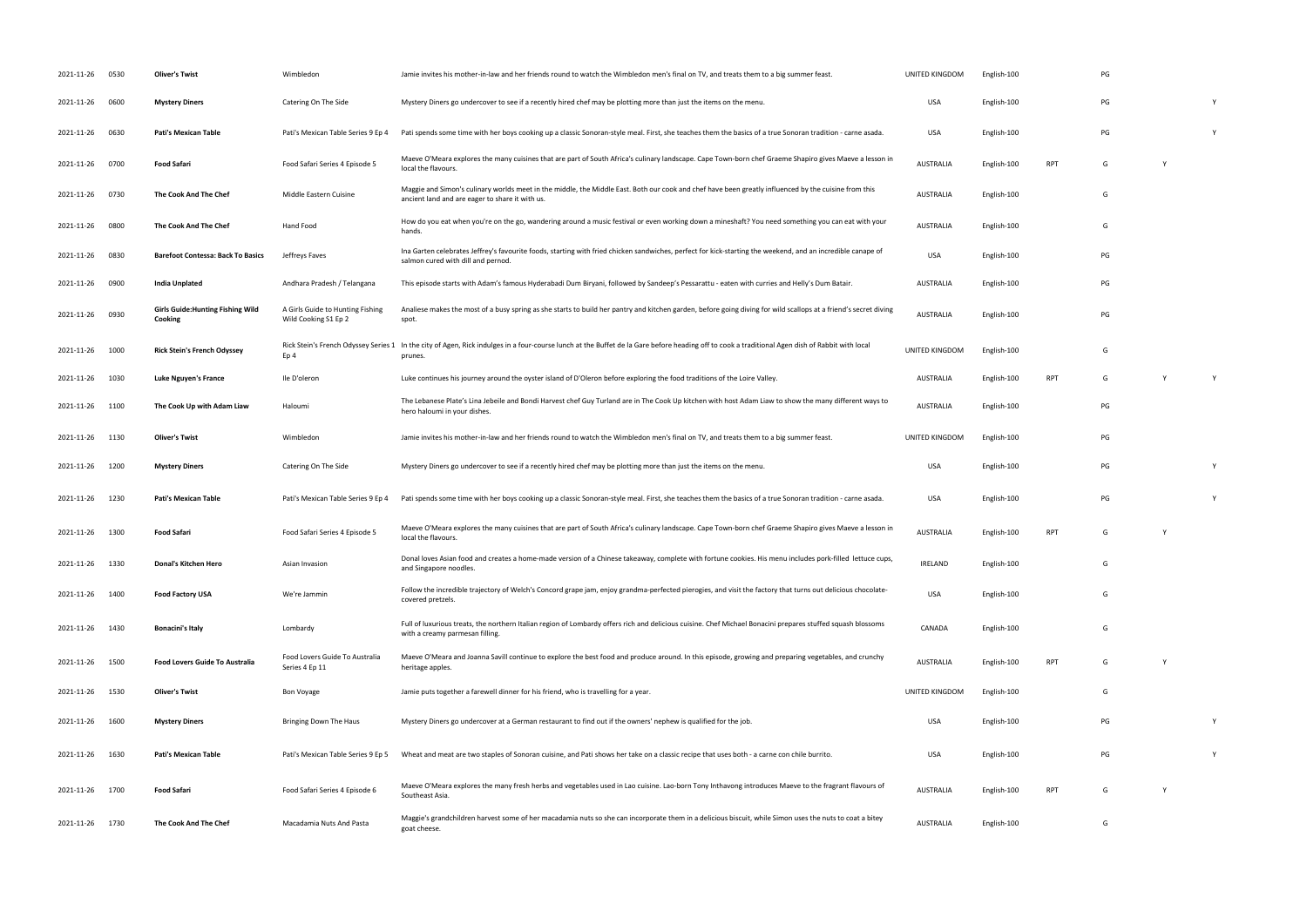| 2021-11-26 1800 |      | The Cook And The Chef                                     | Slow Food                                                 | A weeping Maggie Beer is forced out of the kitchen by Simon's 13-chilli vegetarian jungle curry. Fortunately, Maggie recovers in time to share the secrets of<br>her slow-cooked saltbush hogget.           | AUSTRALIA        | English-100 |            | G  |   |   |
|-----------------|------|-----------------------------------------------------------|-----------------------------------------------------------|-------------------------------------------------------------------------------------------------------------------------------------------------------------------------------------------------------------|------------------|-------------|------------|----|---|---|
| 2021-11-26 1830 |      | Nigella Kitchen                                           | Can't Live Without                                        | Nigella shares the secrets of food and flavours she just can't live without. Lemon plays the starring role in a deliciously moist lemon polenta cake, the perfect<br>teatime treat or dinner party dessert. | UNITED KINGDOM   | English-100 |            | G  |   |   |
| 2021-11-26      | 1900 | The Cook Up with Adam Liaw                                | Cheat's Dessert                                           | Host Adam Liaw, Ethiopian cook Tinsae Elsdon and head chef at The Old Fitz, Anna Ugarte-Carral, drop in to The Cook Up kitchen to share the favourite<br>cheat's desserts.                                  | AUSTRALIA        | English-100 |            | PG |   |   |
| 2021-11-26      | 1930 | <b>River Cottage Australia</b>                            | River Cottage Australia One Hours<br>Series 1 Ep 1        | Fifteen years ago, Hugh Fearnley-Witthingstall embarked on an experiment in sustainability and self-sufficiency. Now he hands the baton to Tasmanian chef<br>Paul West as he sets up his own farm in NSW.   | UNITED KINGDOM   | English-100 | <b>RPT</b> | PG |   |   |
| 2021-11-26      | 2030 | Jamie's Great Britain                                     | East End, The                                             | Jamie kicks off his roadtrip close to home in the East End of London - uncovering his family's history and links to the area.                                                                               | UNITED KINGDOM   | English-100 |            | PG |   |   |
| 2021-11-26 2125 |      | <b>Destination Flavour Scandinavia</b><br>Bitesize        | Destination Flavour Scandinavia<br>Bitesize Series 1 Ep 7 | Join Adam Liaw as he revisits the highlights from his Scandinavian food adventures.                                                                                                                         | AUSTRALIA        | English-100 | <b>RPT</b> | G  |   |   |
| 2021-11-26 2130 |      | <b>Luke Nguyen's France</b>                               | Loire Valley And Saint Malo                               | Luke experiences life and food on the Loire River before finishing his culinary journey through France in the seaside town of St Malo.                                                                      | AUSTRALIA        | English-100 | <b>RPT</b> | G  |   | Y |
| 2021-11-26 2200 |      | The Cook Up with Adam Liaw                                | Cheat's Dessert                                           | Host Adam Liaw, Ethiopian cook Tinsae Elsdon and head chef at The Old Fitz, Anna Ugarte-Carral, drop in to The Cook Up kitchen to share the favourite<br>cheat's desserts.                                  | <b>AUSTRALIA</b> | English-100 |            | PG |   |   |
| 2021-11-26      | 2230 | <b>Counter Space</b>                                      | Taste Of A Nation                                         | Decades of political instability take a toll on Iraq's national dish, grilled carp. Sophia shows us how to make Masgouf sauce and meets a chef upholding his<br>heritage through food.                      | <b>USA</b>       | English-100 | <b>RPT</b> | PG |   |   |
| 2021-11-26 2300 |      | The Cook And The Chef                                     | Macadamia Nuts And Pasta                                  | Maggie's grandchildren harvest some of her macadamia nuts so she can incorporate them in a delicious biscuit, while Simon uses the nuts to coat a bitey<br>goat cheese.                                     | <b>AUSTRALIA</b> | English-100 |            | G  |   |   |
| 2021-11-26 2330 |      | The Cook And The Chef                                     | Slow Food                                                 | A weeping Maggie Beer is forced out of the kitchen by Simon's 13-chilli vegetarian jungle curry. Fortunately, Maggie recovers in time to share the secrets of<br>her slow-cooked saltbush hogget.           | <b>AUSTRALIA</b> | English-100 |            | G  |   |   |
| 2021-11-26      | 2400 | Nigella Kitchen                                           | Can't Live Without                                        | Nigella shares the secrets of food and flavours she just can't live without. Lemon plays the starring role in a deliciously moist lemon polenta cake, the perfect<br>teatime treat or dinner party dessert. | UNITED KINGDOM   | English-100 |            | G  |   |   |
| 2021-11-26      | 2430 | Pati's Mexican Table                                      | Pati's Mexican Table Series 9 Ep 5                        | Wheat and meat are two staples of Sonoran cuisine, and Pati shows her take on a classic recipe that uses both - a carne con chile burrito.                                                                  | <b>USA</b>       | English-100 |            | PG |   |   |
| 2021-11-26 2500 |      | Donal's Kitchen Hero                                      | Asian Invasion                                            | Donal loves Asian food and creates a home-made version of a Chinese takeaway, complete with fortune cookies. His menu includes pork-filled lettuce cups,<br>and Singapore noodles.                          | IRELAND          | English-100 |            | G  |   |   |
| 2021-11-26 2530 |      | <b>River Cottage Australia</b>                            | River Cottage Australia One Hours<br>Series 1 Ep 1        | Fifteen years ago, Hugh Fearnley-Witthingstall embarked on an experiment in sustainability and self-sufficiency. Now he hands the baton to Tasmanian chef<br>Paul West as he sets up his own farm in NSW.   | UNITED KINGDOM   | English-100 | <b>RPT</b> | PG |   |   |
| 2021-11-26 2630 |      | Jamie's Great Britain                                     | East End, The                                             | Jamie kicks off his roadtrip close to home in the East End of London - uncovering his family's history and links to the area.                                                                               | UNITED KINGDOM   | English-100 |            | PG |   |   |
| 2021-11-26 2725 |      | <b>Destination Flavour Scandinavia</b><br><b>Bitesize</b> | Destination Flavour Scandinavia<br>Bitesize Series 1 Ep 7 | Join Adam Liaw as he revisits the highlights from his Scandinavian food adventures.                                                                                                                         | AUSTRALIA        | English-100 | RPT        | G  |   |   |
| 2021-11-26 2730 |      | <b>Luke Nguyen's France</b>                               | Loire Valley And Saint Malo                               | Luke experiences life and food on the Loire River before finishing his culinary journey through France in the seaside town of St Malo.                                                                      | AUSTRALIA        | English-100 | <b>RPT</b> | G  |   | Y |
| 2021-11-26      | 2800 | <b>Food Factory USA</b>                                   | We're Jammin                                              | Follow the incredible trajectory of Welch's Concord grape jam, enjoy grandma-perfected pierogies, and visit the factory that turns out delicious chocolate-<br>covered pretzels.                            | <b>USA</b>       | English-100 |            | G  |   |   |
| 2021-11-26 2830 |      | Bonacini's Italy                                          | Lombardy                                                  | Full of luxurious treats, the northern Italian region of Lombardy offers rich and delicious cuisine. Chef Michael Bonacini prepares stuffed squash blossoms<br>with a creamy parmesan filling.              | CANADA           | English-100 |            | G  |   |   |
| 2021-11-27      | 0500 | <b>Food Lovers Guide To Australia</b>                     | Food Lovers Guide To Australia<br>Series 4 Ep 11          | Maeve O'Meara and Joanna Savill continue to explore the best food and produce around. In this episode, growing and preparing vegetables, and crunchy<br>heritage apples.                                    | <b>AUSTRALIA</b> | English-100 | RPT        | G  |   |   |
| 2021-11-27      | 0530 | <b>Oliver's Twist</b>                                     | Bon Voyage                                                | Jamie puts together a farewell dinner for his friend, who is travelling for a year.                                                                                                                         | UNITED KINGDOM   | English-100 |            | G  |   |   |
| 2021-11-27      | 0600 | <b>Mystery Diners</b>                                     | Bringing Down The Haus                                    | Mystery Diners go undercover at a German restaurant to find out if the owners' nephew is qualified for the job.                                                                                             | USA              | English-100 |            | PG |   |   |
| 2021-11-27      | 0630 | Pati's Mexican Table                                      | Pati's Mexican Table Series 9 Ep 5                        | Wheat and meat are two staples of Sonoran cuisine, and Pati shows her take on a classic recipe that uses both - a carne con chile burrito.                                                                  | <b>USA</b>       | English-100 |            | PG |   |   |
| 2021-11-27      | 0700 | Food Safari                                               | Food Safari Series 4 Episode 6                            | Maeve O'Meara explores the many fresh herbs and vegetables used in Lao cuisine. Lao-born Tony Inthavong introduces Maeve to the fragrant flavours of<br>Southeast Asia.                                     | AUSTRALIA        | English-100 | <b>RPT</b> | G  | Y |   |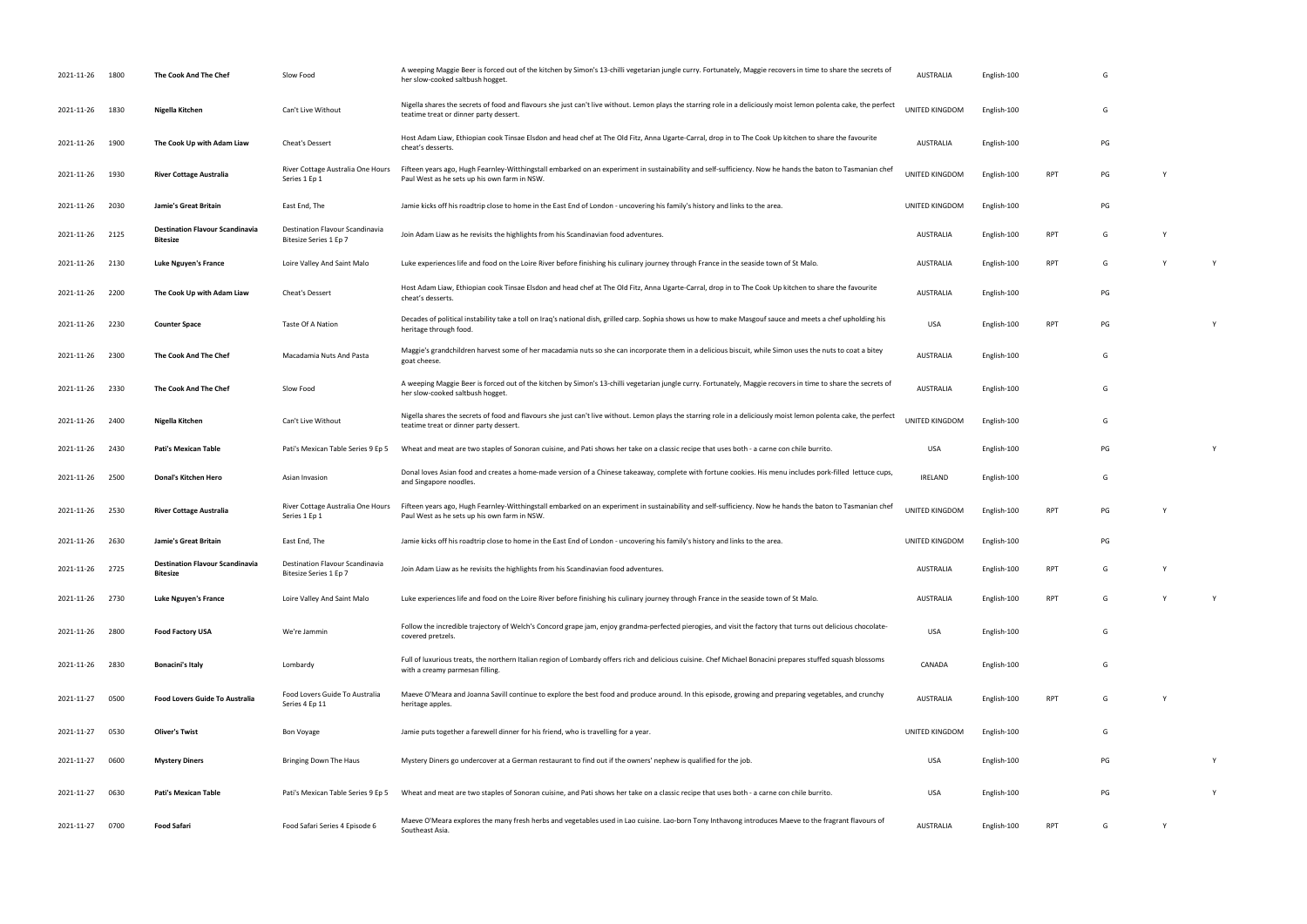| 2021-11-27      | 0730 | The Cook And The Chef                                     | Macadamia Nuts And Pasta                                  | Maggie's grandchildren harvest some of her macadamia nuts so she can incorporate them in a delicious biscuit, while Simon uses the nuts to coat a bitey<br>goat cheese                                     | AUSTRALIA      | English-100 |            | G  |   |
|-----------------|------|-----------------------------------------------------------|-----------------------------------------------------------|------------------------------------------------------------------------------------------------------------------------------------------------------------------------------------------------------------|----------------|-------------|------------|----|---|
| 2021-11-27      | 0800 | The Cook And The Chef                                     | Slow Food                                                 | A weeping Maggie Beer is forced out of the kitchen by Simon's 13-chilli vegetarian jungle curry. Fortunately, Maggie recovers in time to share the secrets of<br>her slow-cooked saltbush hogget.          | AUSTRALIA      | English-100 |            | G  |   |
| 2021-11-27      | 0830 | <b>River Cottage Australia</b>                            | River Cottage Australia One Hours<br>Series 1 Ep 1        | Fifteen years ago, Hugh Fearnley-Witthingstall embarked on an experiment in sustainability and self-sufficiency. Now he hands the baton to Tasmanian chef<br>Paul West as he sets up his own farm in NSW.  | UNITED KINGDOM | English-100 | RPT        | PG |   |
| 2021-11-27      | 0930 | Jamie's Great Britain                                     | East End, The                                             | Jamie kicks off his roadtrip close to home in the East End of London - uncovering his family's history and links to the area.                                                                              | UNITED KINGDOM | English-100 |            | PG |   |
| 2021-11-27      | 1025 | <b>Destination Flavour Scandinavia</b><br><b>Bitesize</b> | Destination Flavour Scandinavia<br>Bitesize Series 1 Ep 7 | Join Adam Liaw as he revisits the highlights from his Scandinavian food adventures.                                                                                                                        | AUSTRALIA      | English-100 | RPT        | G  |   |
| 2021-11-27      | 1030 | Luke Nguyen's France                                      | Loire Valley And Saint Malo                               | Luke experiences life and food on the Loire River before finishing his culinary journey through France in the seaside town of St Malo.                                                                     | AUSTRALIA      | English-100 | <b>RPT</b> | G  |   |
| 2021-11-27      | 1100 | <b>Rick Stein's Cornwall</b>                              | Rick Stein's Cornwall Series 1 Ep 15                      | As Rick's Cornish odyssey comes to an end he takes a city break in Truro, where he tours the magnificent cathedral and later dines with a family who are<br>passionate about offal.                        | UNITED KINGDOM | English-100 |            | PG |   |
| 2021-11-27      | 1130 | <b>Licence To Grill</b>                                   | Texas Hold'em Party                                       | Rob feeds a full house of his poker buddies with smoked beef ribs, brisket, smoked trout, potato skins, grilled shrimp and a curried slaw. It's a sure bet the<br>boys left with a full stomach!           | CANADA         | English-100 |            | PG |   |
| 2021-11-27      | 1200 | <b>Licence To Grill</b>                                   | 3 On 3 Bbq                                                | Rob and the boys train for the big 3 on 3 b-ball tournament and feast on grilled tandoori chicken, salmon cakes, pork satay, grilled potato chips and a<br>roasted red pepper salad.                       | CANADA         | English-100 |            | PG |   |
| 2021-11-27      | 1230 | <b>Licence To Grill</b>                                   | Just Another Pool Party                                   | While his friends frolic poolside, Rob grills up some rum and mint grilled chicken wings, grilled seafood paella, two kinds of smoked pork and some smoked<br>salmon and crab rolls.                       | CANADA         | English-100 |            | PG |   |
| 2021-11-27      | 1300 | <b>Licence To Grill</b>                                   | Fishboy's Birthday                                        | Fishboy is having a birthday and Rob's keeping the party a secret. Rob prepares nothing but the best including cedar smoked artic char, and lobster tails with<br>champagne sauce.                         | CANADA         | English-100 |            | PG |   |
| 2021-11-27      | 1330 | <b>Licence To Grill</b>                                   | Off To The Academy Party                                  | Rob's friend is off to the Police Academy so he cooks him a bon voyage meal with grilled sausage stuffed cabbage, charcoal rotisserie chicken, smoked veal<br>roast, broccoli salad and baked potatoes.    | CANADA         | English-100 |            | PG |   |
| 2021-11-27      | 1400 | Delia's How To Cook                                       | Store Cupboard                                            | Delia advises on an essential part of a cook's repertoire - store cupboard ingredients. There are around 40 items - from unrefined sugar to star anise - that<br>she wouldn't be without.                  | UNITED KINGDOM | English-100 |            | G  |   |
| 2021-11-27      | 1430 | <b>Bonacini's Italy Christmas Specials</b>                | Italian Christmas                                         | From Veneto, Sardinia, Calabria, Sicily, and Emilia Romagna, Michael explores the homey Christmas flavours and traditions of these unique Italian regions.                                                 | CANADA         | English-100 |            | G  |   |
| 2021-11-27      | 1525 | Poh & Co. Bitesize                                        | Poh & Co. Bitesize Series 2 Ep 9                          | Step into the always delicious world of acclaimed cook, artist, and lover of life - Poh Ling Yeow.                                                                                                         | AUSTRALIA      | English-100 | <b>RPT</b> | G  |   |
| 2021-11-27      | 1530 | Hairy Bikers' Mississippi Adventure                       | Jazz                                                      | The bikers are back in New Orleans, where Si tries to convince Dave to enjoy jazz. They also cook some classic local dishes such as jambalaya, and gumbo.                                                  | UNITED KINGDOM | English-100 |            | PG |   |
| 2021-11-27 1625 |      | <b>Destination Flavour Fillers</b>                        | Destination Flavour Bitesize Series 1<br>Ep <sub>7</sub>  | Hosts Adam Liaw, Renee Lim and Lily Serna meet passionate growers, celebrated chefs and local food heroes from all over Australia.                                                                         | AUSTRALIA      | English-100 | RPT        | G  |   |
| 2021-11-27      | 1630 | <b>Delia's How To Cook</b>                                | Fish                                                      | Delia removes the 'fear factor' from cooking fish in this programme. She begins by tackling perhaps the most frightening fish of all - the humble herring.                                                 | UNITED KINGDOM | English-100 |            | G  |   |
| 2021-11-27 1700 |      | <b>Tropical Gourmet: New Caledonia</b>                    | Noumea                                                    | Justine highlights some of the freshest ingredients native to Noumea. Grilled Wahoo fish is served with a New Caledonian inspired sauce vierge, and<br>bananas are the hero in her light, crispy fritters. | AUSTRALIA      | English-100 |            | PG |   |
| 2021-11-27      | 1730 | <b>Tropical Gourmet: New Caledonia</b>                    | Isle Of Pines                                             | In The Isle of Pines, Justine prepares pan-fried Mahi Mahi with a bold sweet and sour sauce, and later goes foraging for snails with the help of some of the<br>locals.                                    | AUSTRALIA      | English-100 |            | PG |   |
| 2021-11-27      | 1800 | <b>Cheese Slices</b>                                      | Artisan Cheeses Of Germany                                | Germany has a long history of cheese-making dating back to pre-Roman times, and is also the largest producer of cheese in Europe.                                                                          | AUSTRALIA      | English-100 |            | G  |   |
| 2021-11-27      | 1830 | <b>Cheese Slices</b>                                      | New Cheese Pioneers: Tasmania,<br>The                     | Will invites his friend Tetsuya Wakuda to accompany him on a tour of Tasmania and to demonstrate a few of his unusual recipe ideas with the local dairy<br>produce.                                        | AUSTRALIA      | English-100 |            | G  |   |
| 2021-11-27      | 1900 | South Africa With Gregg Wallace                           | Garden Province (The Zulu<br>Kingdom), The                | After a traditional breakfast of coffee and rusks just outside Durban, Gregg grabs a lift with local heli-pilot and takes a ride up into the remote and beautiful<br>Zulu Kingdom.                         | UNITED KINGDOM | English-100 |            | PG | Y |
| 2021-11-27      | 1930 | <b>Donal's Meals In Minutes</b>                           | <b>Fast Feast Meals</b>                                   | This episode is full of recipes that are going to impress your friends, but best of all, they don't take hours and hours to prep and cook. Keep it simple and<br>impress your friends with a tasty feast.  | IRELAND        | English-100 |            | PG |   |
| 2021-11-27      | 2000 | <b>Donal's Meals In Minutes</b>                           | Shopping Basket Meals                                     | Donal shares recipes for those who just want to use up some store cupboard staples and a few ingredients they've picked up from the shop on the way<br>home.                                               | IRELAND        | English-100 |            | PG |   |